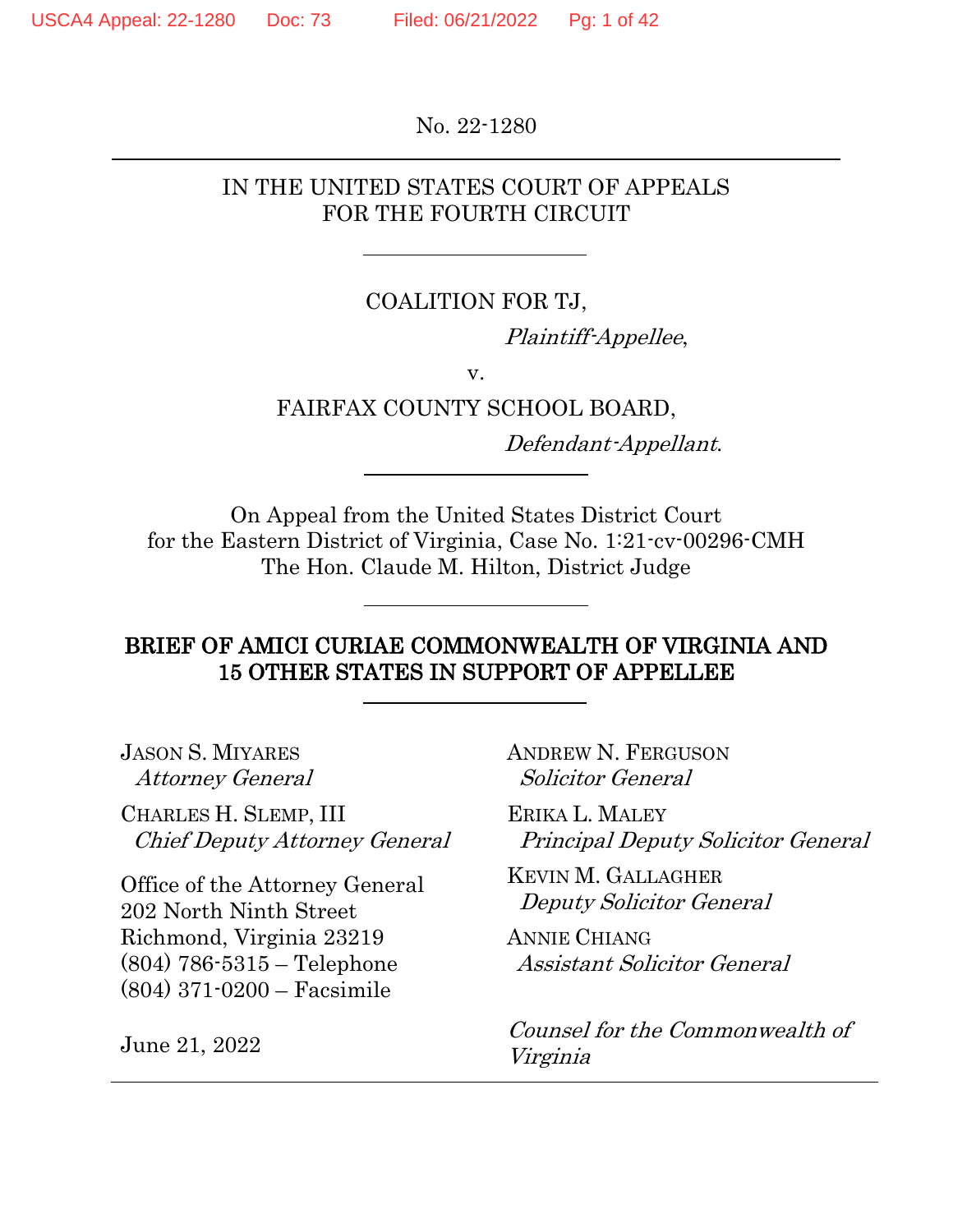## CORPORATE DISCLOSURE STATEMENT

As governmental parties, amici curiae are not required to file a certificate of interested persons. Fed. R. App. P. 26.1(a).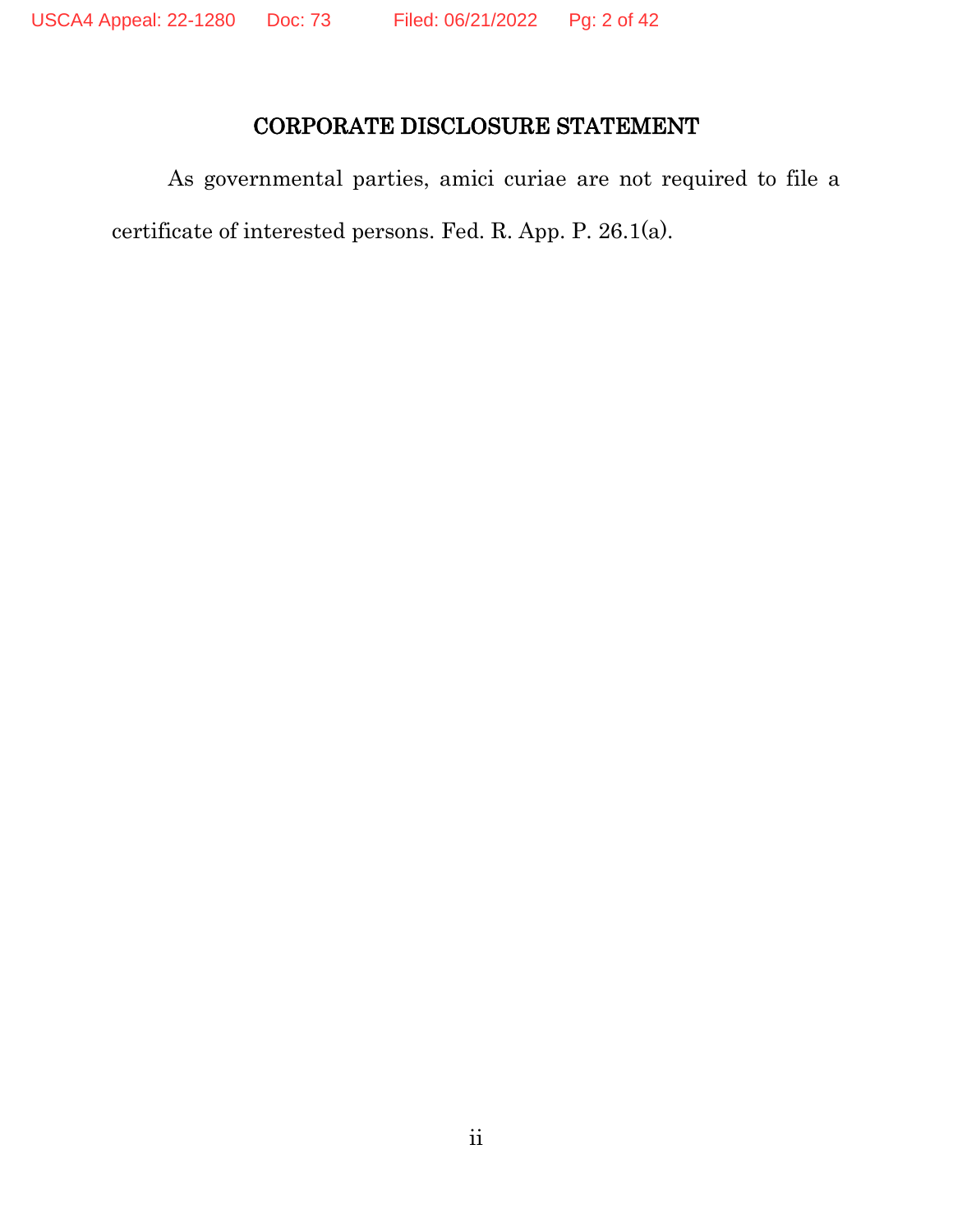## TABLE OF CONTENTS

# Page(s)

| I. The challenged admissions policy subjects Asian-American<br>students to unconstitutional racial discrimination12 |  |
|---------------------------------------------------------------------------------------------------------------------|--|
| II. The Board and its amici's arguments to the contrary are                                                         |  |
|                                                                                                                     |  |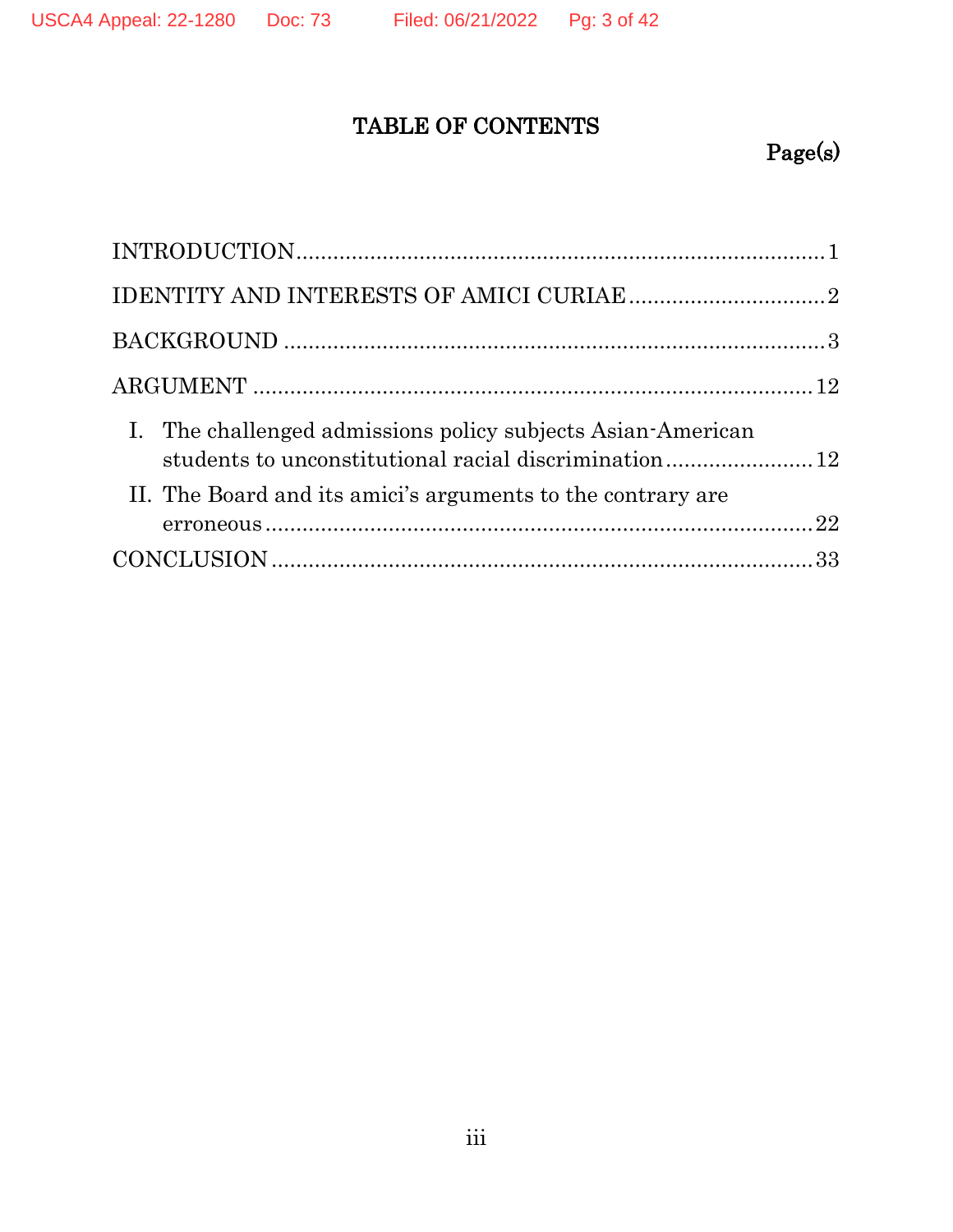## TABLE OF AUTHORITIES

# Page(s)

### Cases

| Coalition for TJ v. Fairfax Cnty. Sch. Bd.,                 |    |
|-------------------------------------------------------------|----|
| Coalition for TJ v. Fairfax Cnty. Sch. Bd.,                 |    |
| Doe ex rel. Doe v. Lower Merion Sch. Dist.,                 |    |
| Fisher v. University of Tex. at Austin,                     |    |
| Freeman v. Pitts,                                           |    |
| Grutter v. Bollinger,                                       |    |
| Johnson v. California,                                      |    |
| Md. Troopers Ass'n v. Evans,                                |    |
| Miller v. Johnson,                                          |    |
| N.C. State Conf. of NAACP v. McCrory,                       |    |
| Palmore v. Sidoti,                                          | 28 |
| Parents Involved in Cmty. Sch. v. Seattle Sch. Dist. No. 1, |    |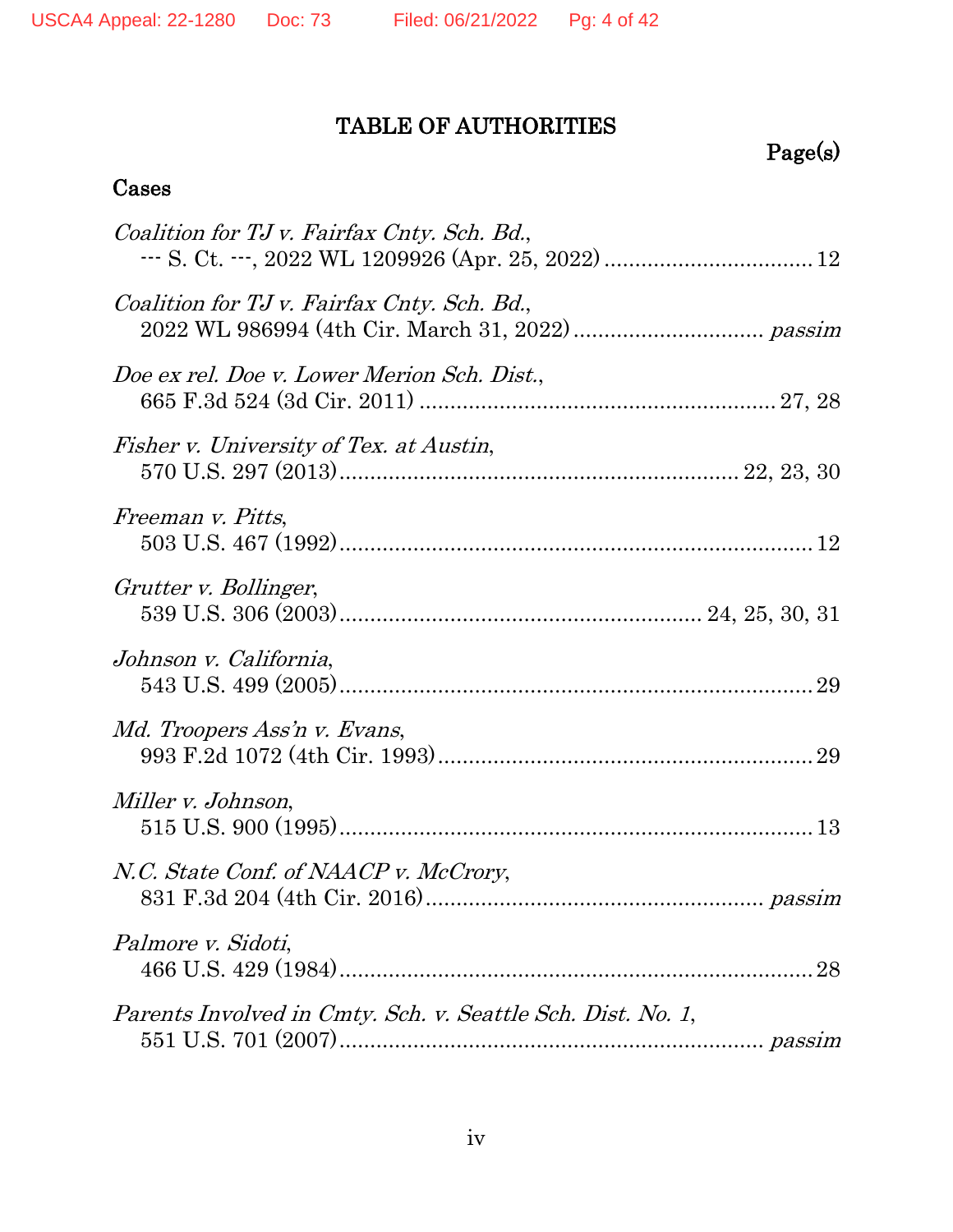| Personnel Adm'r of Mass. v. Feeney,                                                                                |
|--------------------------------------------------------------------------------------------------------------------|
| Rothe Dev., Inc. v. Dep't of Defense,                                                                              |
| Schuette v. Coal. to Defend Affirmative Action,                                                                    |
| <i>Shaw v. Hunt,</i>                                                                                               |
| Spurlock v. Fox,                                                                                                   |
| Tuttle v. Arlington Cnty. Sch. Bd.,                                                                                |
| Vill. of Arlington Heights v. Metro. Hous. Dev. Corp.,                                                             |
| Yick Wo v. Hopkins,                                                                                                |
| <b>Other Authorities</b>                                                                                           |
| FCPS, Advanced Academics Identification and Placement for<br>Current FCPS Students (last visited June 21, 2022),   |
|                                                                                                                    |
| Gifted, TJHSST Offers Admission to 550 Students; Broadens<br>Access to Students Who Have an Aptitude for STEM      |
| FCPS, Full-Time Advanced Academic Program, Grades 3-8<br>$(Level IV)$ (last visited June 21, 2022),                |
| Superintendent's Office, Regulation 3355.15 at 5 (effective<br>Nov. 9, 2021), https://tinyurl.com/w927zbyt  10, 11 |
|                                                                                                                    |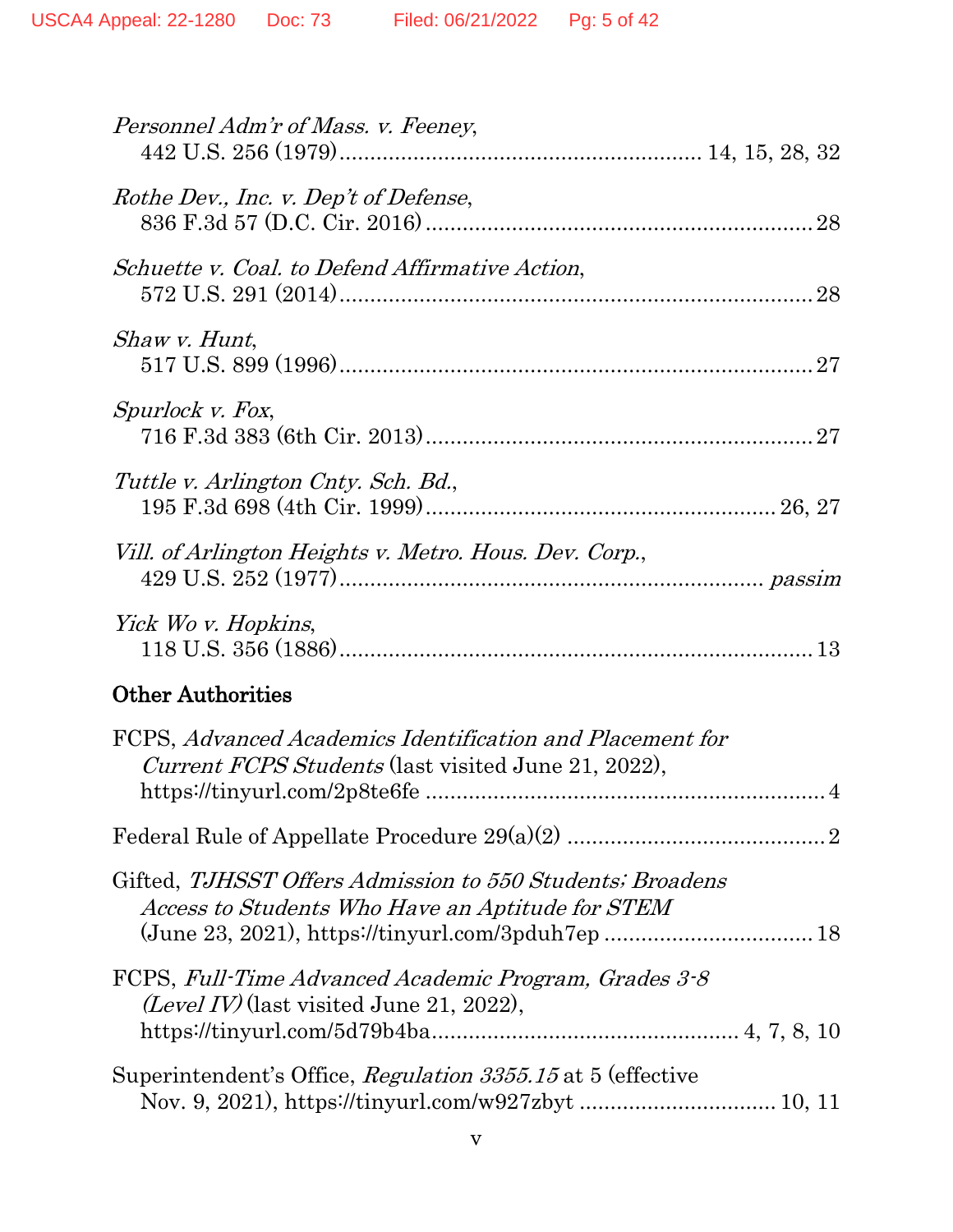#### INTRODUCTION

The Supreme Court has "many times over" reaffirmed that "racial balance is not to be achieved for its own sake." Parents Involved in Cmty. Sch. v. Seattle Sch. Dist. No. 1, 551 U.S. 701, 729-30 (2007) (opinion of Roberts, C.J.) (cleaned up). Racial balancing is contrary to the Supreme Court's "repeated recognition that at the heart of the Constitution's guarantee of equal protection lies the simple command that the Government must treat citizens as individuals, not as simply components of a racial … class." Id. at 730 (cleaned up).

Thomas Jefferson High School for Science and Technology (TJ) is one of the crown jewels of Virginia's public-education system. It is, in fact, one of the best public high schools in the country. It achieved its excellence in part through a highly competitive, meritocratic admissions process. But, in response to exogenous political events, Appellant Fairfax County School Board set out to "remake" admissions at TJ because the Board was "dissatisfied with the racial composition of the school." JA2966. To accomplish its "goal of achieving racial balance," the Board replaced its race-neutral and meritocratic admissions policy with a new one intentionally designed to decrease Asian-American enrollment. Ibid.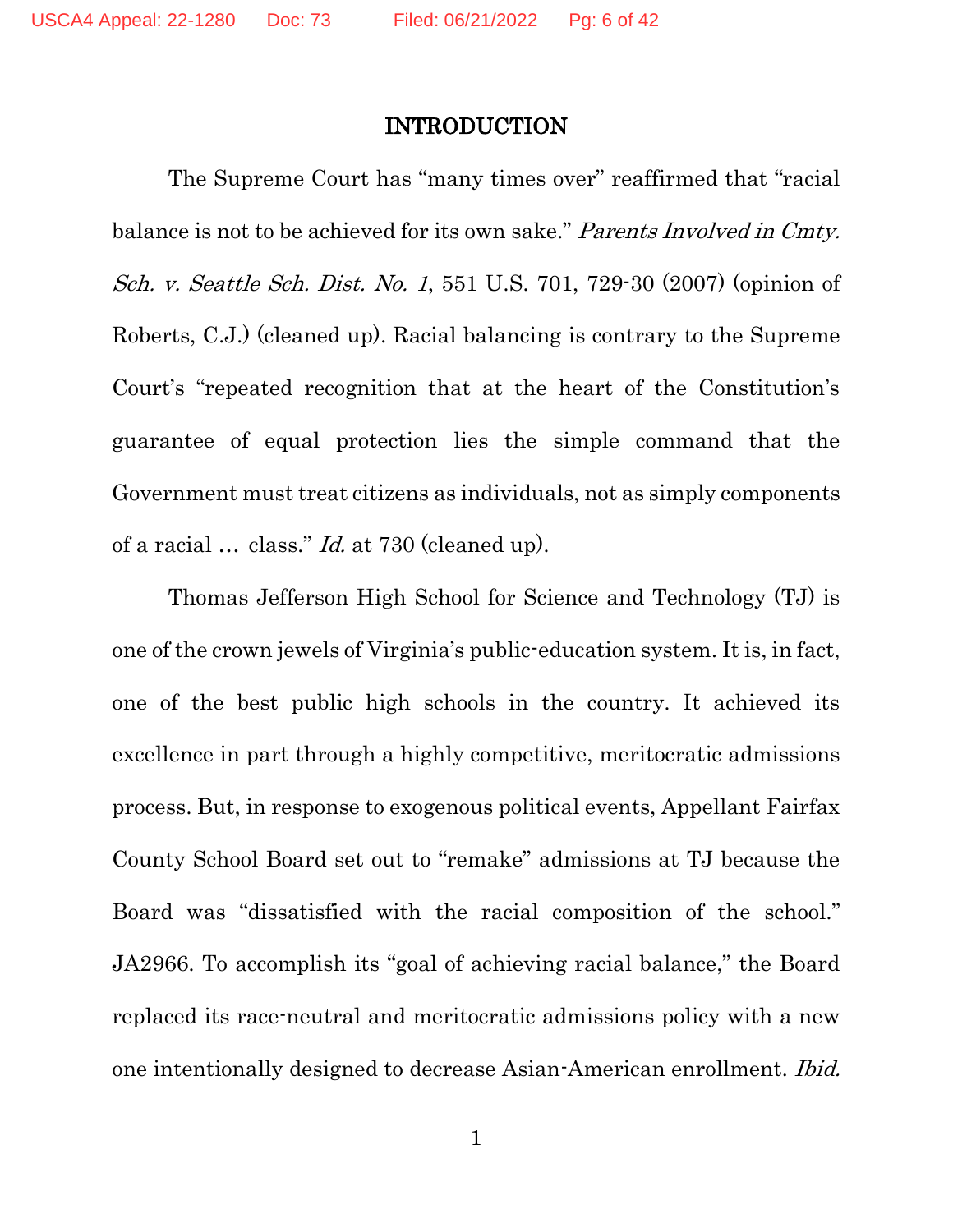As some members of the Board put it, the goal was "to increas[e] diversity through redefining merit," JA0428, and in doing so to move "towards greater equity to be clearly distinguished from equality," JA2981. The district court correctly ruled that an admissions policy crafted in opposition to equality was unconstitutional. This Court should affirm.

#### IDENTITY AND INTERESTS OF AMICI CURIAE<sup>1</sup>

Amici curiae the Commonwealth of Virginia and 15 other States, represented by their attorneys general, have interests in protecting their citizens' Fourteenth Amendment rights, ensuring that local entities comply with federal law, and providing a public education. The Board's policy intentionally discriminates against Asian-American students in violation of the basic constitutional guarantee of equal protection, and therefore undermines these interests.

<sup>&</sup>lt;sup>1</sup> This brief is filed under Federal Rule of Appellate Procedure  $29(a)(2)$ . All parties have consented to the filing of this brief. No party's counsel authored this brief in whole or in part, no party or party's counsel contributed money that was intended to fund preparing or submitting the brief, and no person—other than the States or their counsel—contributed money that was intended to fund preparing or submitting this brief.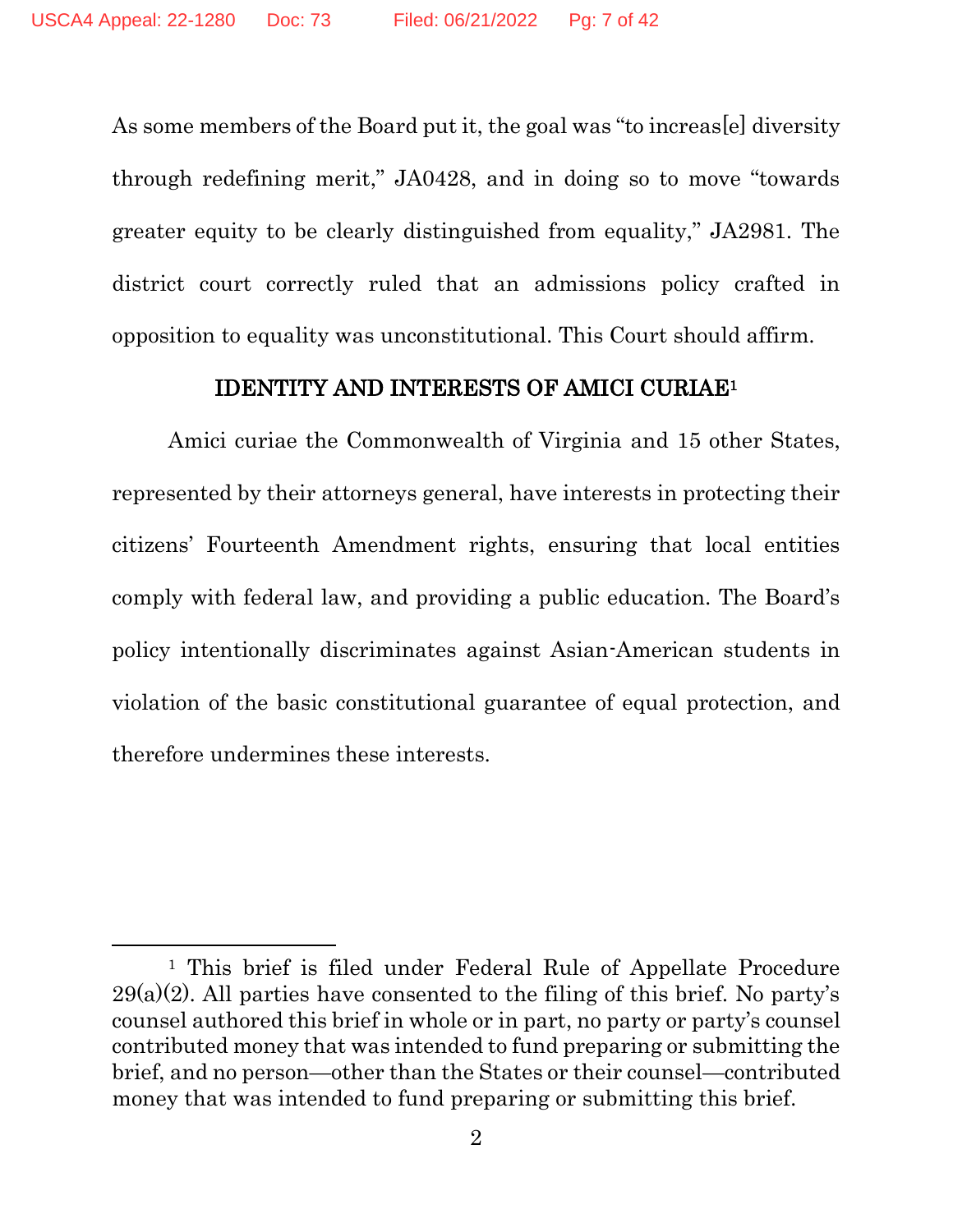#### BACKGROUND

TJ is an Academic-Year Governor's School in Alexandria, Virginia, administered by the Board as part of Fairfax County Public Schools (FCPS). It is regularly recognized as one of the best public high schools in the nation. Prospective students must apply for admission. Prior to 2020, eligible applicants<sup>2</sup> were placed in a semifinalist pool based on standardized test scores. JA2957. Applicants were chosen for admission from the semifinalist pool "based on a holistic review that considered GPA, test scores, teacher recommendations, and responses to three writing prompts and a problem-solving essay." *Ibid.* 

TJ's mission is critically important to the Commonwealth's, and the country's, competitiveness. TJ provides a highly challenging, world-class education for gifted high-school students, focusing on science, technology, and math. The students it educates are this country's future scientists, researchers, inventors, doctors, and engineers. Their skills will be crucial to Virginia, and the country, in fostering innovation, solving the complex

<sup>2</sup> To be eligible, applicants were required to reside in one of the five participating school divisions, be enrolled in eighth grade, have a minimum 3.0 grade point average, have completed or be enrolled in Algebra I, and pay an application fee (which could be waived based on financial need). JA2957.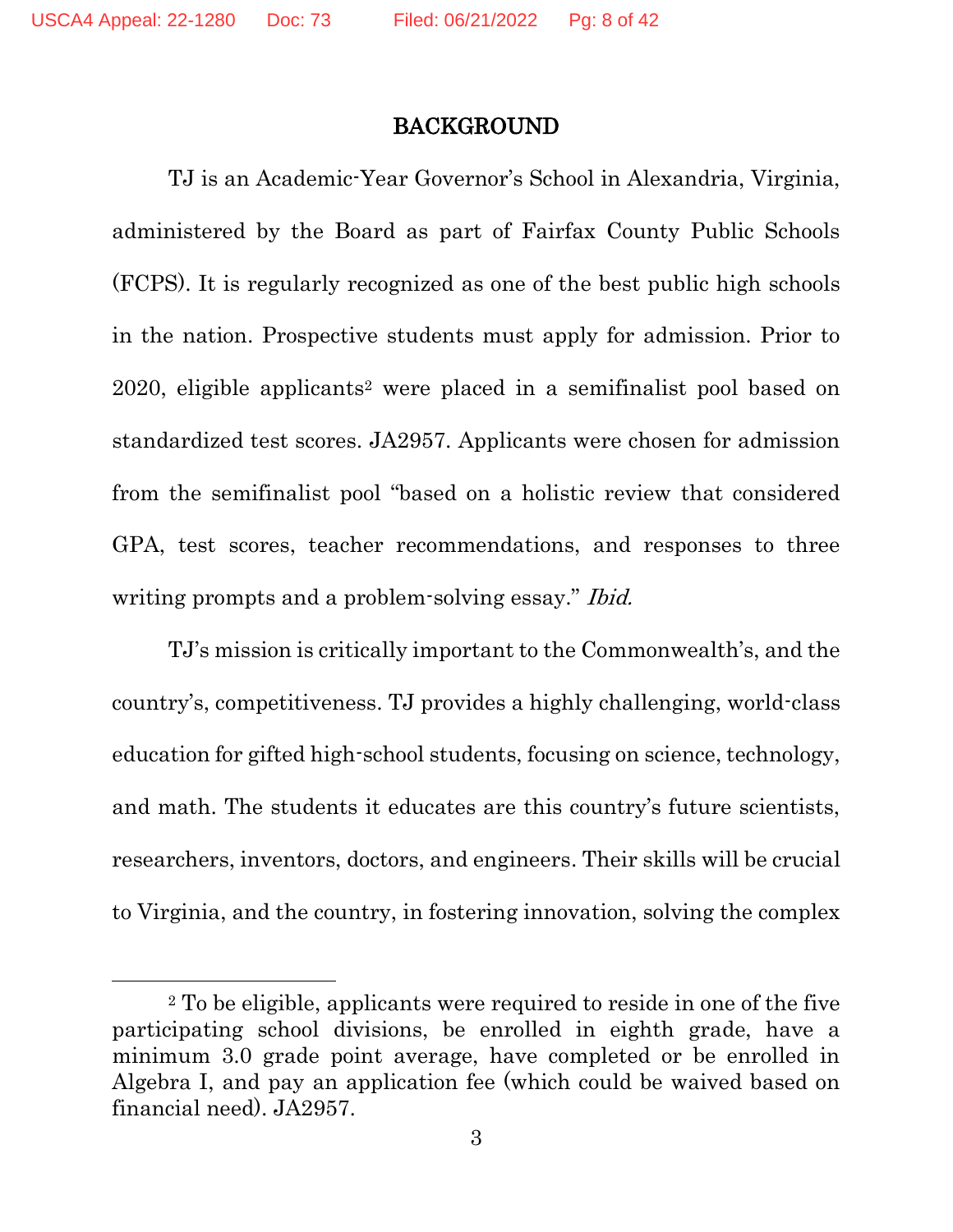problems facing society, and maintaining the preparedness of our workforce.

Certain Fairfax County middle schools serve as Advanced Academic Program (AAP) Level IV centers. JA2978. Gifted students, many of whom would attend other middle schools based on their residential address, are admitted to these centers based on work samples and aptitude test scores. FCPS, Advanced Academics Identification and Placement for Current FCPS Students (last visited June 21, 2022), https://tinyurl.com/2p8te6fe. AAP centers "offer[] identified students a highly challenging instructional program" that "is designed to meet the needs of advanced learners." FCPS, Full-Time Advanced Academic Program, Grades 3-8 (Level IV) (last visited June 21, 2022), https://tinyurl.com/5d79b4ba. Historically, many of the students accepted to TJ have attended particular AAP centers. E.g., JA0072 (half of the 486 "[t]otal offers extended" for the class of 2024 came "from top six feeder schools"). Moreover, a disproportionate share of applicants from these six AAP centers have been Asian-American. E.g., JA0058; JA0072 (for the class of 2024, approximately 73.5% of "applicants from top six feeder schools … were Asian American"). While not every AAP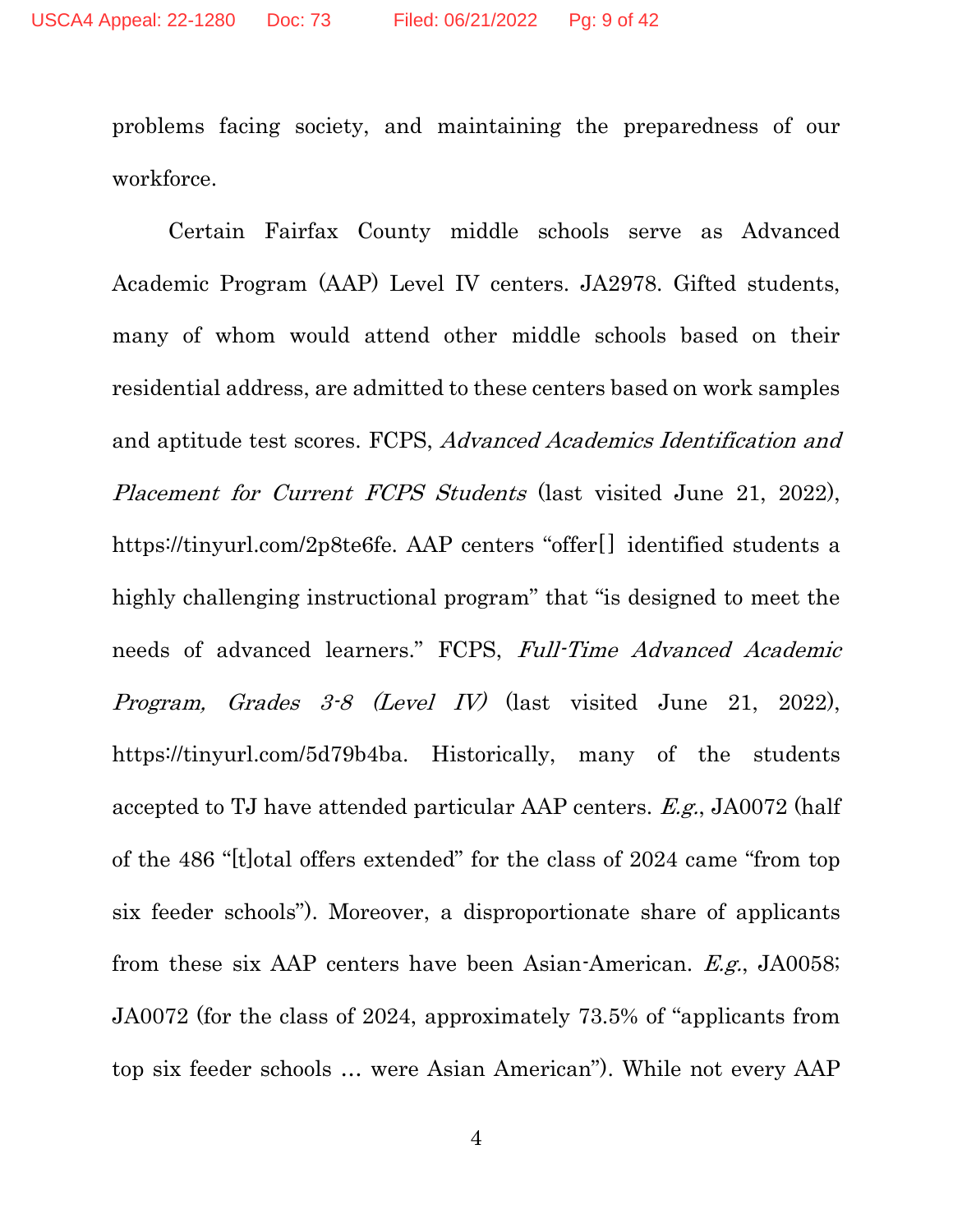center sent significant numbers of students to TJ, every "feeder" school for TJ was an AAP center. Compare JA0187 with JA2899-900.

In the fall of 2020, the Board, along with Superintendent Scott Brabrand, began overhauling the school's admissions process to change "the racial makeup of TJ." JA2964. Three events precipitated these changes. First, the Board was "pushed … to act quickly to change TJ admissions with an explicit eye toward its racial composition" due to state agency initiatives to improve "diversity" at Governor's Schools, which the Board interpreted as admissions "within 5% of diversity in their local districts." JA2972. Second, in May 2020, nationwide unrest, including in Fairfax County, arose in response to George Floyd's murder. JA2959. Finally, the next month, admissions statistics for TJ's Class of 2024 were made public and showed that fewer than ten Black students had been admitted in a class of 486 students. JA0562-63.

In response, Board members, Brabrand, and TJ's principal determined that the school's racial composition must change. Six days after the admissions statistics were released, TJ's principal wrote to the entire TJ community that the school "d[id] not reflect the racial composition in FCPS" because, if it did, it "would enroll 180 Black and

5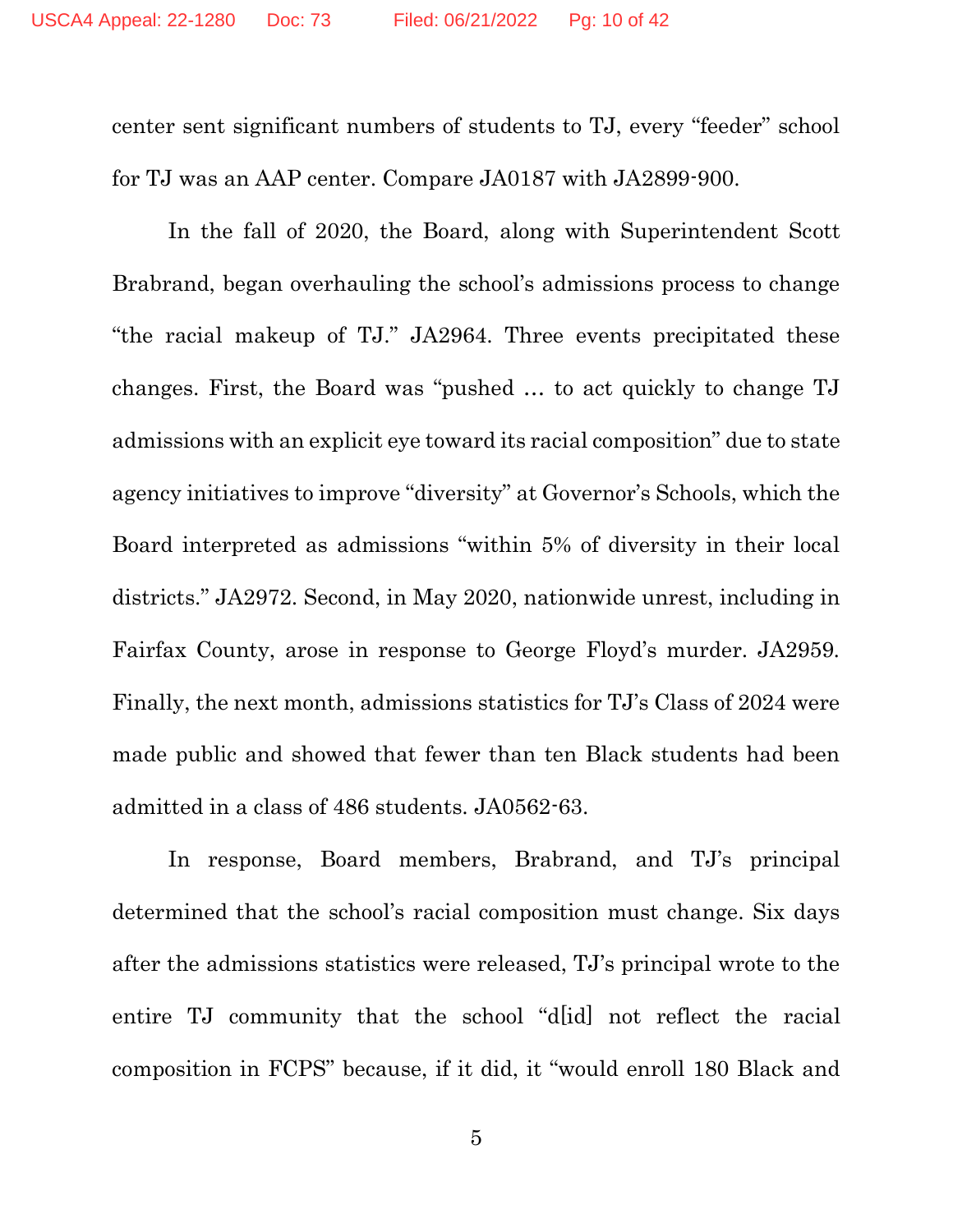460 Hispanic students, filling nearly 22 classrooms." JA0517. Later that month, Board member Sanders emailed Brabrand declaring that "the Board and FCPS need to be explicit in how we are going to address the under-representation of Black and Hispanic students." JA2960. And Board member Keys-Gamarra told her colleagues, "in looking at what has happened to George Floyd, we now know that our shortcomings are far too great … so we must recognize the unacceptable numbers of such things as the unacceptable numbers of African Americans that have been accepted to TJ." JA2971-72.

Concluding "TJ should reflect the diversity of FCPS, the community and Northern Virginia," FCPS staff developed a "merit lottery" proposal for TJ admissions, which Brabrand presented to the Board in September. JA0291-93. Brabrand's presentation projected the racial effect of his proposal—"a drastic drop in Asian-American students at TJ." JA2974; JA0308-10. The racial modeling touted a projected rise in Black enrollment from 1% to 7% and Hispanic enrollment from 3% to 8%, with a concomitant decrease in Asian-American enrollment from 73% to 54%. JA0310.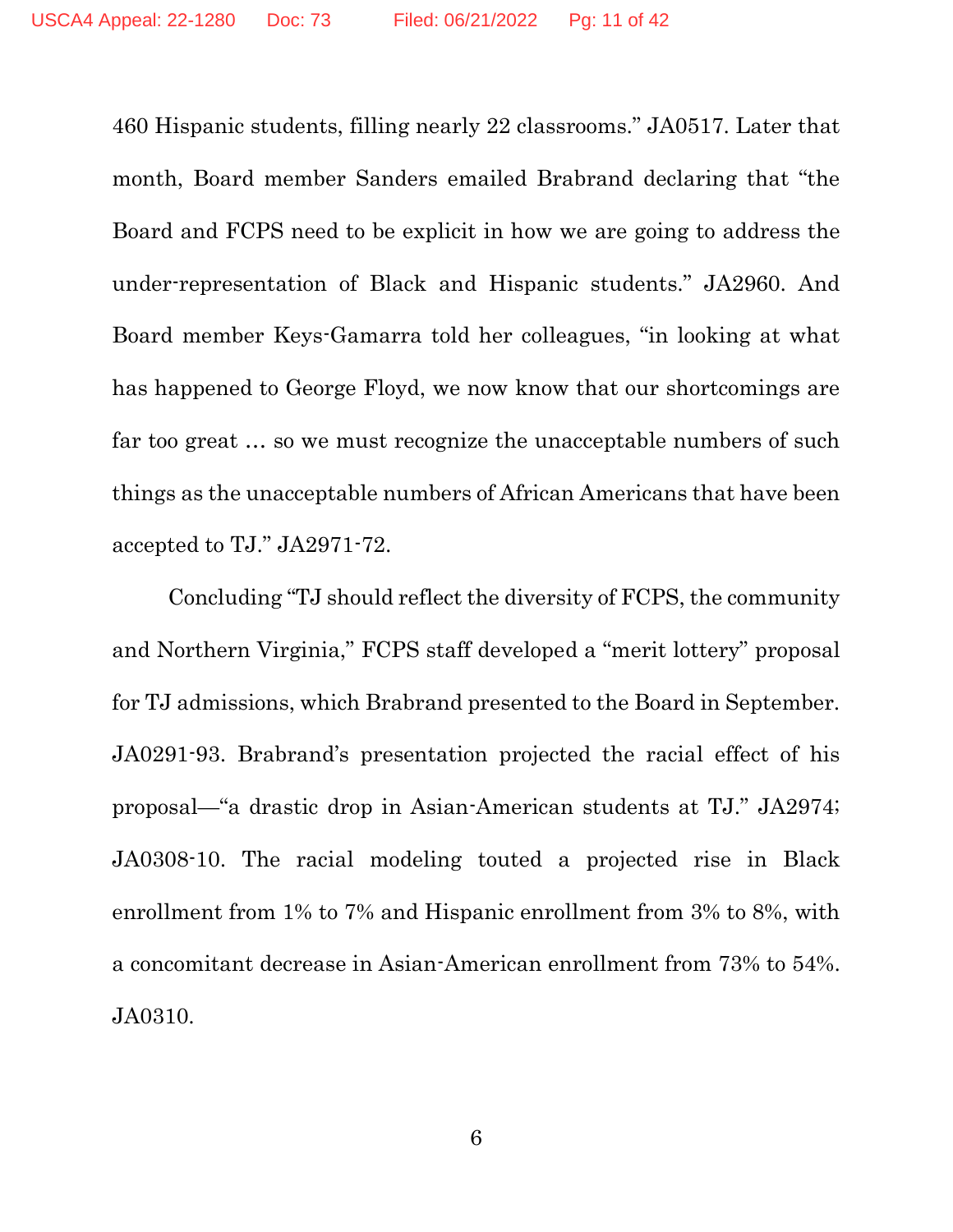Among other features, the merit lottery would have used "Regional Pathways" to cap offer numbers within FCPS regions. JA0306. Board members recognized that geographic caps could be used to obtain their desired racial outcome. See JA2980-81 (Board member Sanders advising that "geographic diversity" will "result in greater diversity in the demographics."). Some Board members, however, expressed skepticism of the lottery proposal, stating that a lottery "seems to leave too much to chance" and asking: "will chance give us the diversity we are after?" JA2980. Brabrand then proposed a revised merit lottery, including a holistic review of some applicants. JA2961. This revised proposal added "Experience Factors," which had the purported "advantage" of "statistically … provid[ing] some increase in admittance for underrepresented groups." Ibid.

During the October Board session, the Board took several votes something it typically does not do during work sessions and which was not mentioned in the session's public description. JA2961-62. It unanimously voted to direct Brabrand to eliminate the TJ admissions examination. JA2962. And it dictated that a diversity plan submitted to the State "shall state that the goal is to have TJ's demographics represent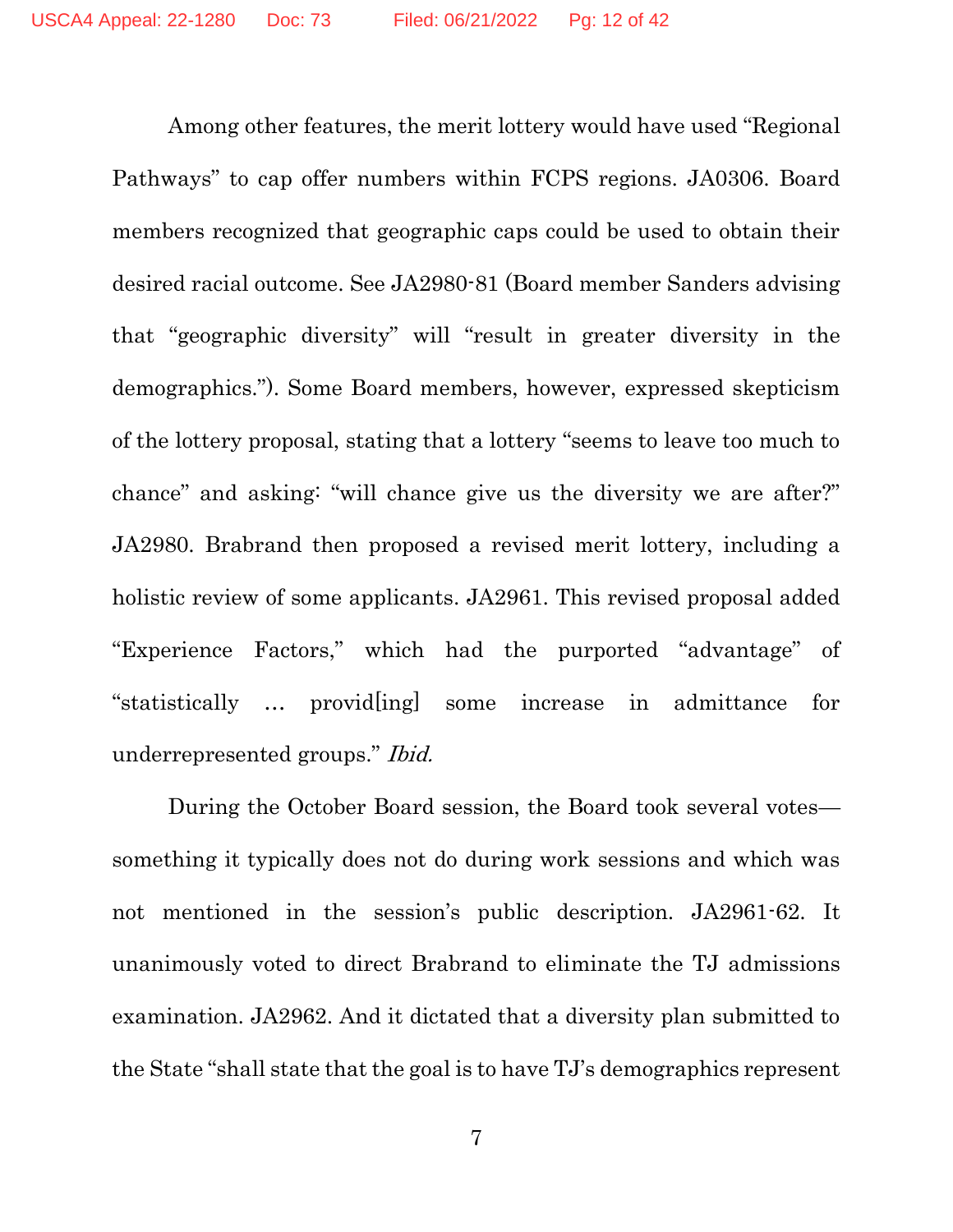[that of] the NOVA region." JA0439, JA2962. No public comment was permitted before either vote and no notice was given to the public that these votes would occur. Ibid.

In the subsequent weeks, FCPS staff released a white paper comparing a holistic option with the hybrid merit lottery Brabrand had previously proposed. JA2976. This white paper "included voluminous racial modeling and discussion of efforts to obtain racial diversity at TJ." Ibid.; see JA1930-74. Then, in a December work session, Brabrand presented two plans to the Board: the hybrid merit lottery and the holistic plan featured in the white paper. JA2976. This holistic method would consider a student's GPA, written submissions, and the "Experience Factors" (including "attendance at an underrepresented middle school") and featured "regional pathways" setting geographic caps for offers. JA2977.

At its December meeting, the Board accepted Brabrand's holistic proposal with one modification: the Board replaced the regional pathways with a provision setting aside seats for the top 1.5% of the 8th grade class at each public middle school. JA2977; JA2223-24. The Board voted in favor of that proposal, despite not having given prior public

8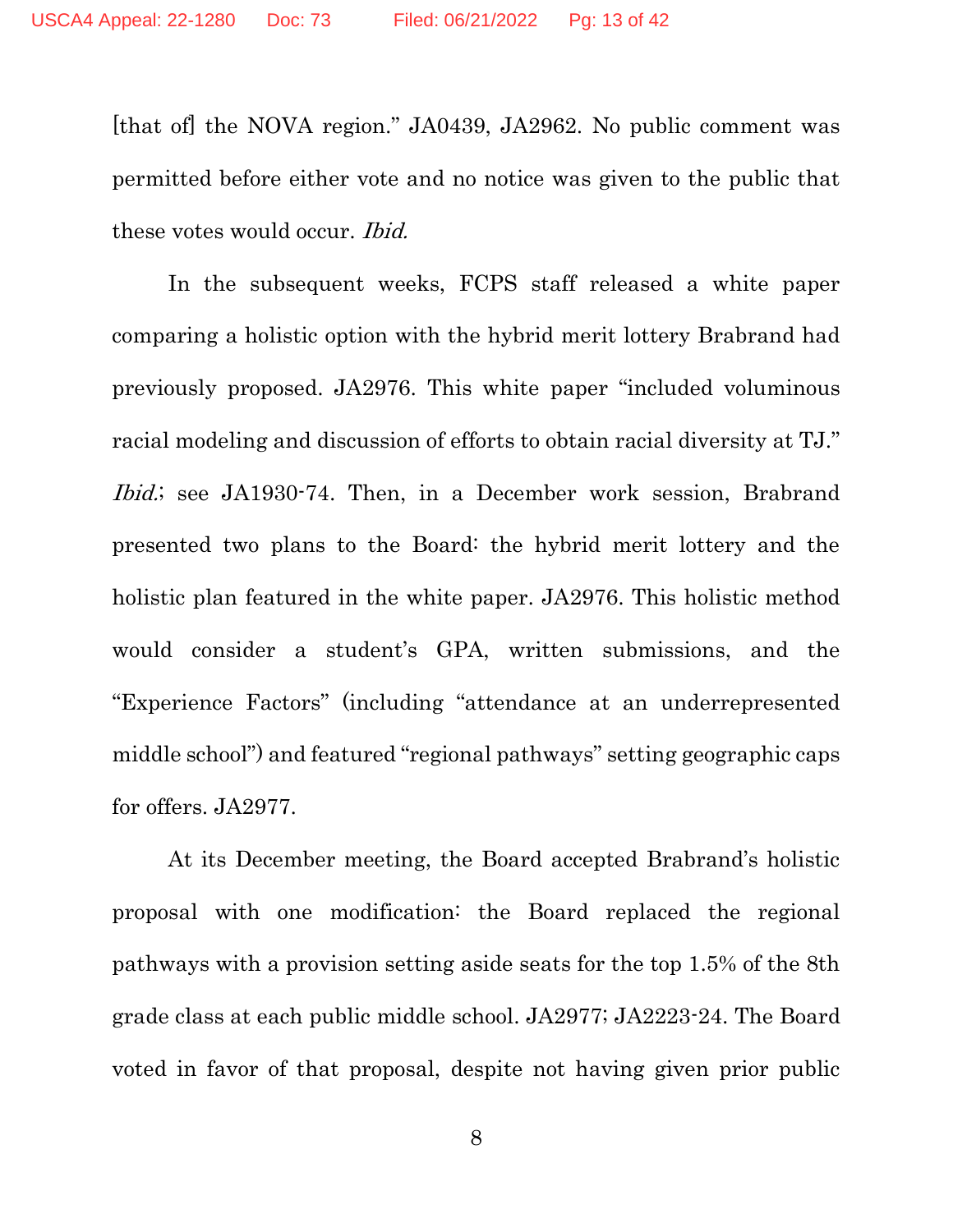notice or opportunity to comment on the 1.5% set-aside. JA2977. Board member McLaughlin abstained from voting in part due to the problematic process, explaining that she "could not recall a messier execution of Board-level work in her nine years on the Board." JA0372, JA2977-78.

After voting for this proposal, Board members remained unsure whether the 1.5% set-aside would be based on the school a student attended or the one she was zoned to attend. JA2964. This distinction is highly significant for the disproportionately Asian-American students attending gifted AAP centers rather than their zoned schools. Supra at 4-5. Numerous stakeholders pointed out that basing the set-aside on the attending school would create "a special penalty that comes from pursuing AAP placement." JA0332; see JA0323-24 (flagging "several letters" to Board member raising concern); JA0319-21 (similar). Students not attending AAP centers would have higher chances of admission to TJ, "not because [admissions officers] compared them [to AAP students] and thought them equally qualified, but because [they] never compared them at all." JA0333. Basing the set-aside on the attending school would thus "purposely [favor] academically weaker students … over the ones that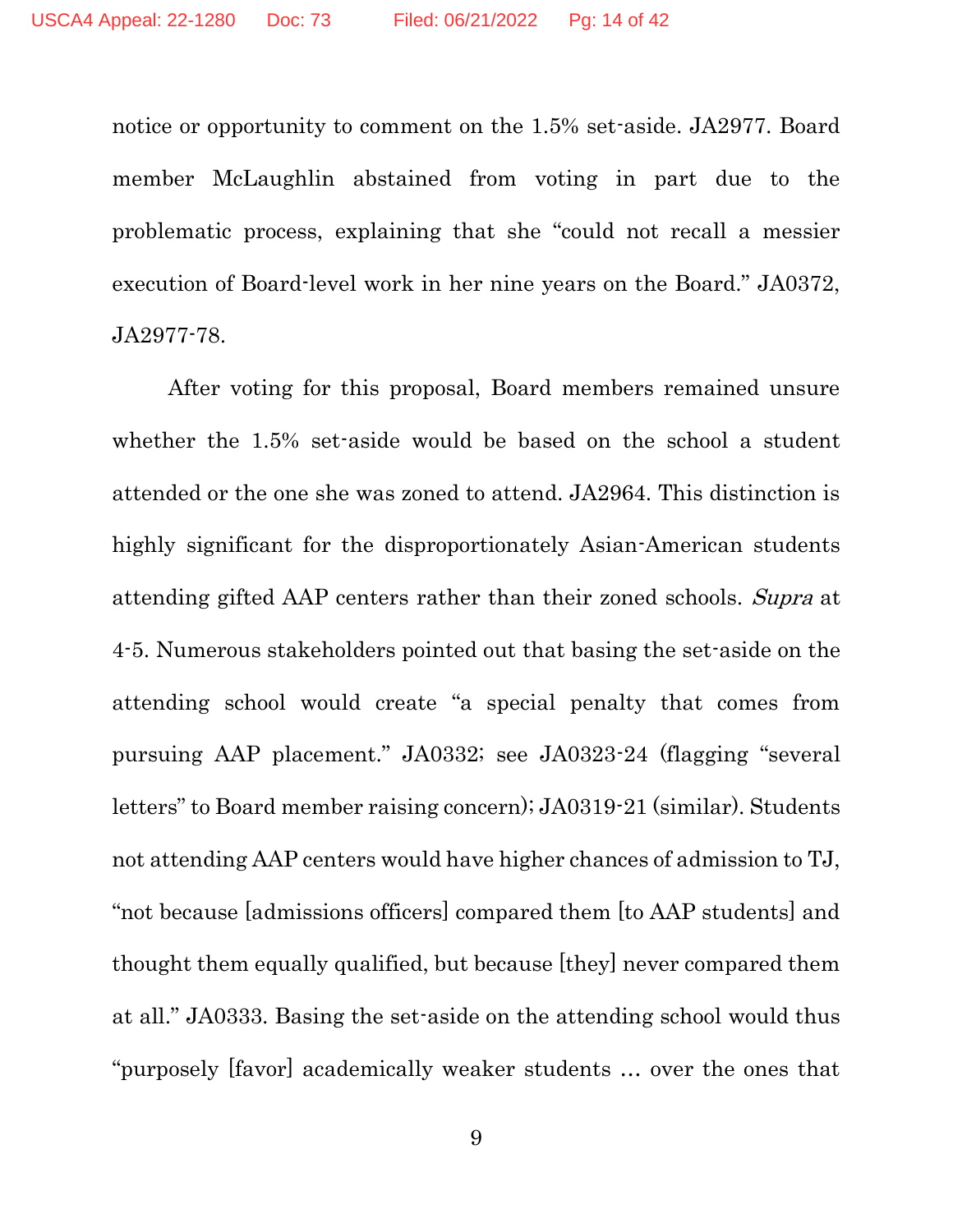FCPS has identified as needing Level IV [gifted] services," a result that "makes no sense," *ibid*—apart from serving the purpose of racial balancing. In response, Brabrand insisted that the Board had voted for "attending school," which would "produce[] the geographic distribution the Board wanted." JA0065.

Thus, as the Board knew, the structure of the 1.5% set-aside disadvantages the disproportionately Asian-American applicants from the top AAP centers. It burdens these applicants by forcing them to compete largely "against other applicants from the same school," rather than all other eligible students across all the participating school divisions. Superintendent's Office, Regulation 3355.15 at 5 (effective Nov. 9, 2021), https://tinyurl.com/w927zbyt (emphasis added); see JA0584. The set-aside leaves only about 100 of 550 total seats in each class unallocated. JA2958. These requirements "disproportionately force[] Asian-American students to compete against more eligible and interested applicants (often each other) for the allocated seats at their middle school." JA2969. And the inclusion of "Experience Factors" further disadvantages the disproportionately Asian-American applicants attending AAP centers at the "feeder schools." Those factors gave a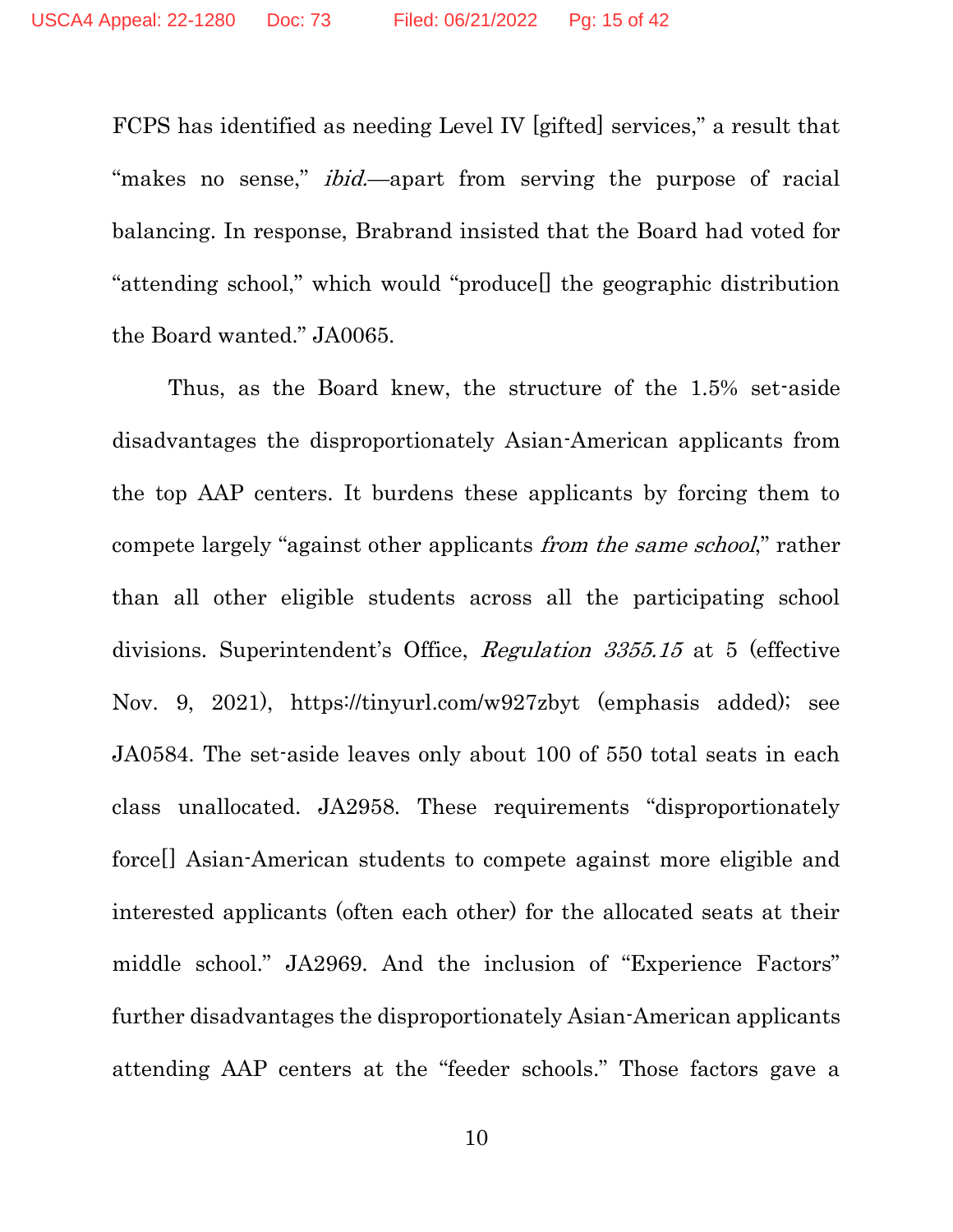preference to students attending middle schools "historically underrepresented" at TJ; approximately a quarter of such applicants were Asian-American, far lower than the overall percentage of Asian-American applicants. JA2915; JA2961; JA0094-95.

Just as the Board had predicted and intended, the new admissions policy drastically decreased the number of Asian-American students admitted to TJ. The proportion of offers extended to Asian-American applicants in the five years prior to the policy change never fell below 65%, and was typically between 70% and 75%. JA2968. Indeed, 73% of the offers extended to the last class admitted under the previous, meritocratic system were extended to Asian-American applicants. *Ibid.* Only 54% of offers for the first class after the Board imposed the challenged admission policy were extended to Asian-American applicants; the school extended 56 fewer offers to Asian-American applicants for the class of 2025 despite the admitted class size increasing by 64 students. JA2958.

Coalition for TJ sued, alleging that the new policy unconstitutionally discriminated against Asian-American applicants. The district court agreed, granting Coalition for TJ summary judgment

11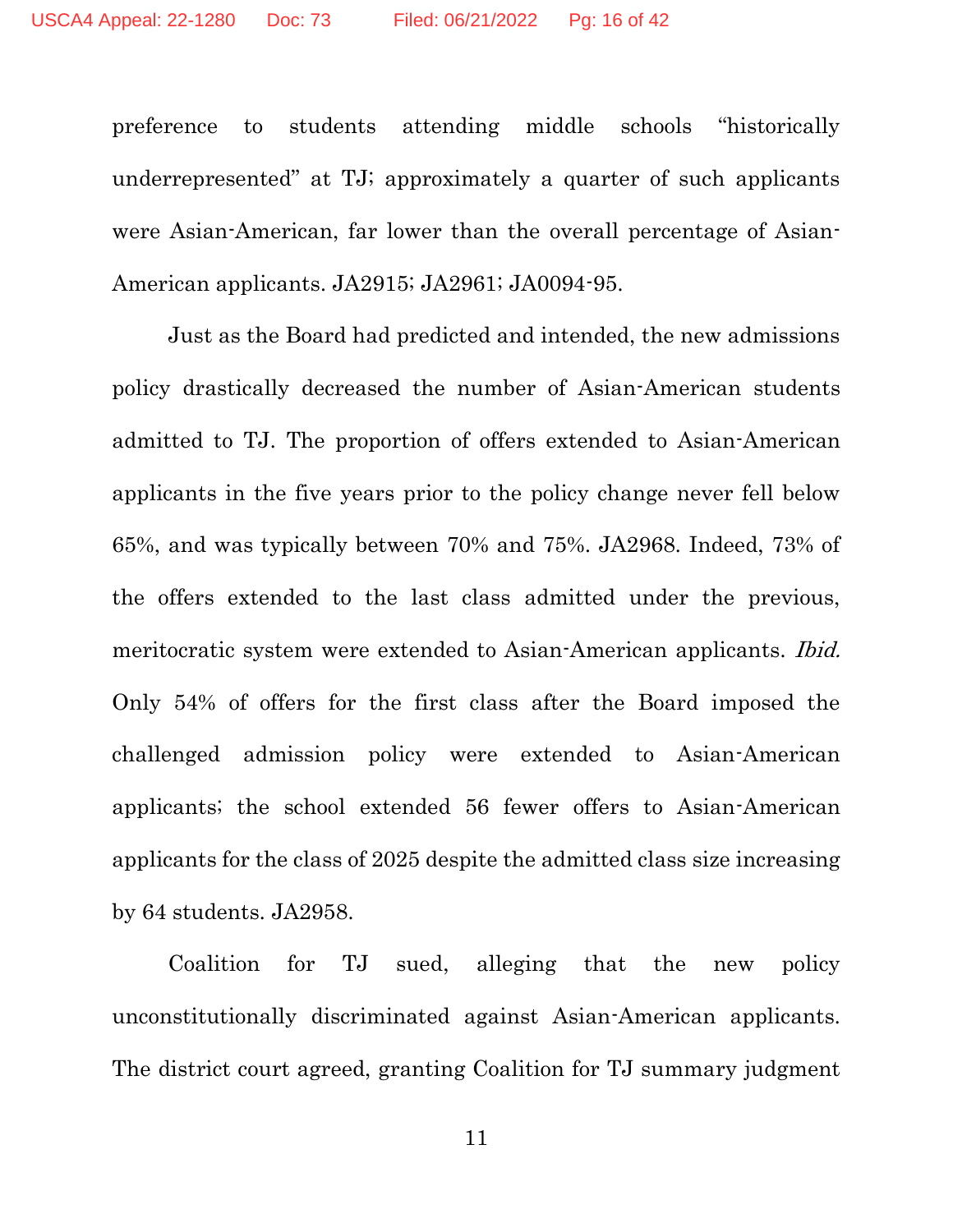and enjoining the Board from using the policy. JA2984-86. A divided panel of this Court voted to grant the Board's motion to stay the injunction, with Judge Heytens concurring and Judge Rushing dissenting. Coalition for TJ v. Fairfax Cnty. Sch. Bd., 2022 WL 986994 (4th Cir. March 31, 2022). The Coalition filed an emergency application with the Supreme Court, requesting that it vacate the stay. Coalition for TJ v. Fairfax Cnty. Sch. Bd., --- S. Ct. ---, 2022 WL 1209926 (Apr. 25, 2022). The Supreme Court denied the application, with Justices Thomas, Alito, and Gorsuch noting that they would have granted the application. Id. at \*1.

#### ARGUMENT

#### I. The challenged admissions policy subjects Asian-American students to unconstitutional racial discrimination.

This Court should affirm because the challenged policy violates the constitutional rights of Asian-American students applying for admission to TJ. The challenged policy is "directed only to racial balance, pure and simple," an objective the Supreme Court "has repeatedly condemned as illegitimate." Parents Involved, 551 U.S. at 726 (opinion of Roberts, C.J.); Freeman v. Pitts, 503 U.S. 467, 494 (1992) ("Racial balance is not to be achieved for its own sake.").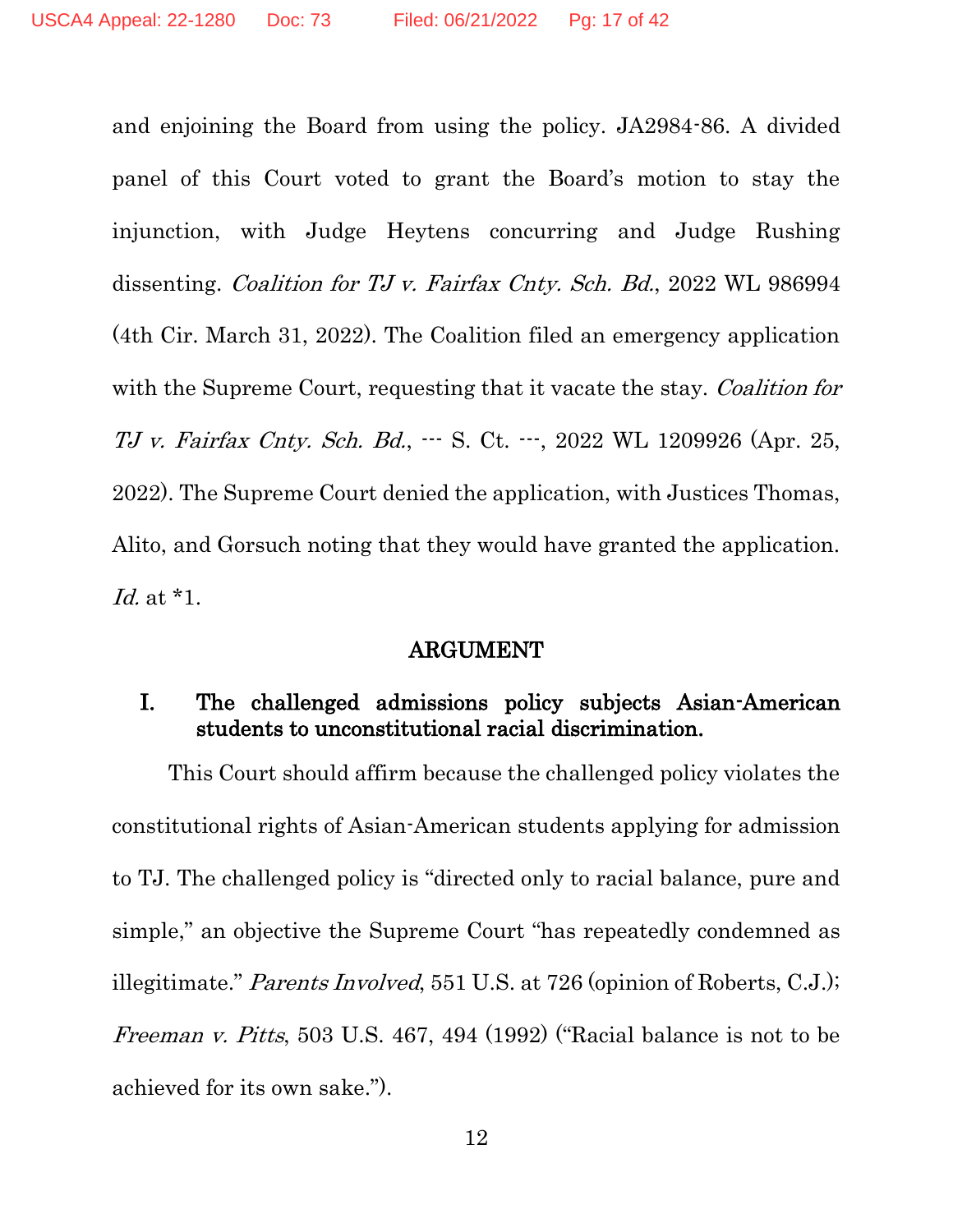The Supreme Court has long held that a facially race-neutral law is unconstitutional where its purpose is invidious racial discrimination. See Vill. of Arlington Heights v. Metro. Hous. Dev. Corp., 429 U.S. 252, 266 (1977); Yick Wo v. Hopkins, 118 U.S. 356, 373-74 (1886) (prohibiting discriminatory enforcement of facially neutral laws). Where used as tools of racial discrimination, facially neutral policies are "just as abhorrent, and just as unconstitutional, as policies that expressly discriminate on the basis of race." N.C. State Conf. of NAACP v. McCrory, 831 F.3d 204, 220 (4th Cir. 2016). Policymakers cannot evade the Equal Protection Clause's "central mandate" of "racial neutrality in governmental decisionmaking" simply by concealing their discriminatory intent behind facially neutral proxies. Miller v. Johnson, 515 U.S. 900, 904 (1995).

Courts will not invalidate a facially race-neutral law solely because it results in a racially disproportionate impact. Arlington Heights, 429 U.S. at 265. Instead, "[p]roof of racially discriminatory intent or purpose is required to show a violation of the Equal Protection Clause." Id. at 265- 66 (explaining that plaintiffs need not show "that the challenged action rested solely on racially discriminatory purposes," and instead must provide "proof that a discriminatory purpose has been a motivating factor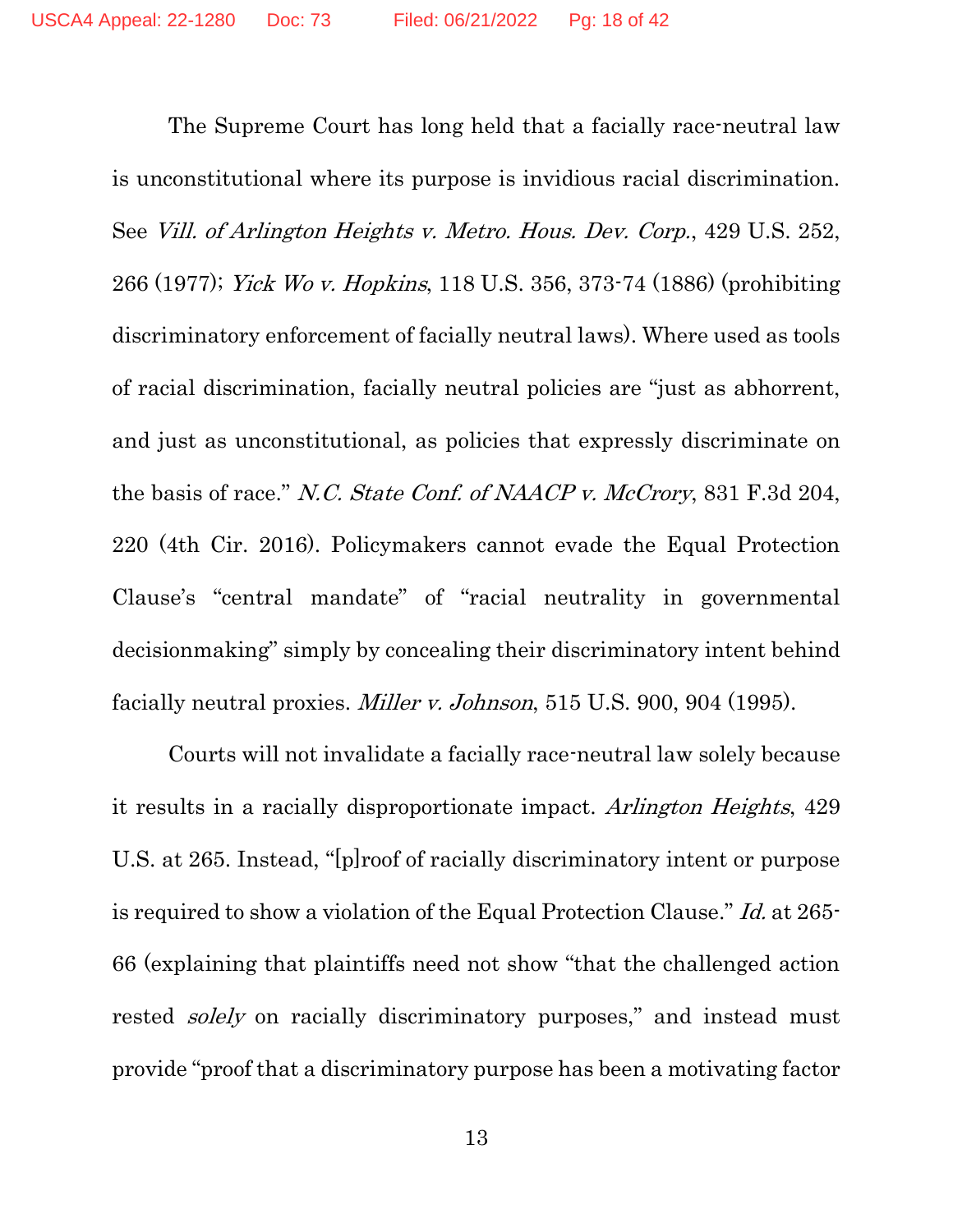in the decision" (emphasis added)). For the intent to be discriminatory, the government must have enacted the challenged policy "at least in part 'because of,' not merely 'in spite of,' its adverse effects upon an identifiable group." Personnel Adm'r of Mass. v. Feeney, 442 U.S. 256, 279 (1979).

To determine whether a plaintiff has provided such proof, this Court conducts a fact-intensive and sensitive inquiry into intent, using a nonexhaustive list of factors set forth in Arlington Heights. McCrory, 831 F.3d at 220. Namely, this Court examines the historical background of the challenged decision, the specific sequence of events leading up to the challenged decision, departures from normal procedural sequence, the legislative history of the decision, and the disproportionate impact of the official action—whether it bears more heavily on one race than another. Id. at 220-21 (citing Arlington Heights, 429 U.S. at 266-67).

Here, the challenged policy was enacted "at least in part 'because of,' not merely 'in spite of,' its adverse effects upon" Asian-American students. Feeney, 442 U.S. at 279. Each of the Arlington Heights factors weighs in favor of finding discriminatory intent.

14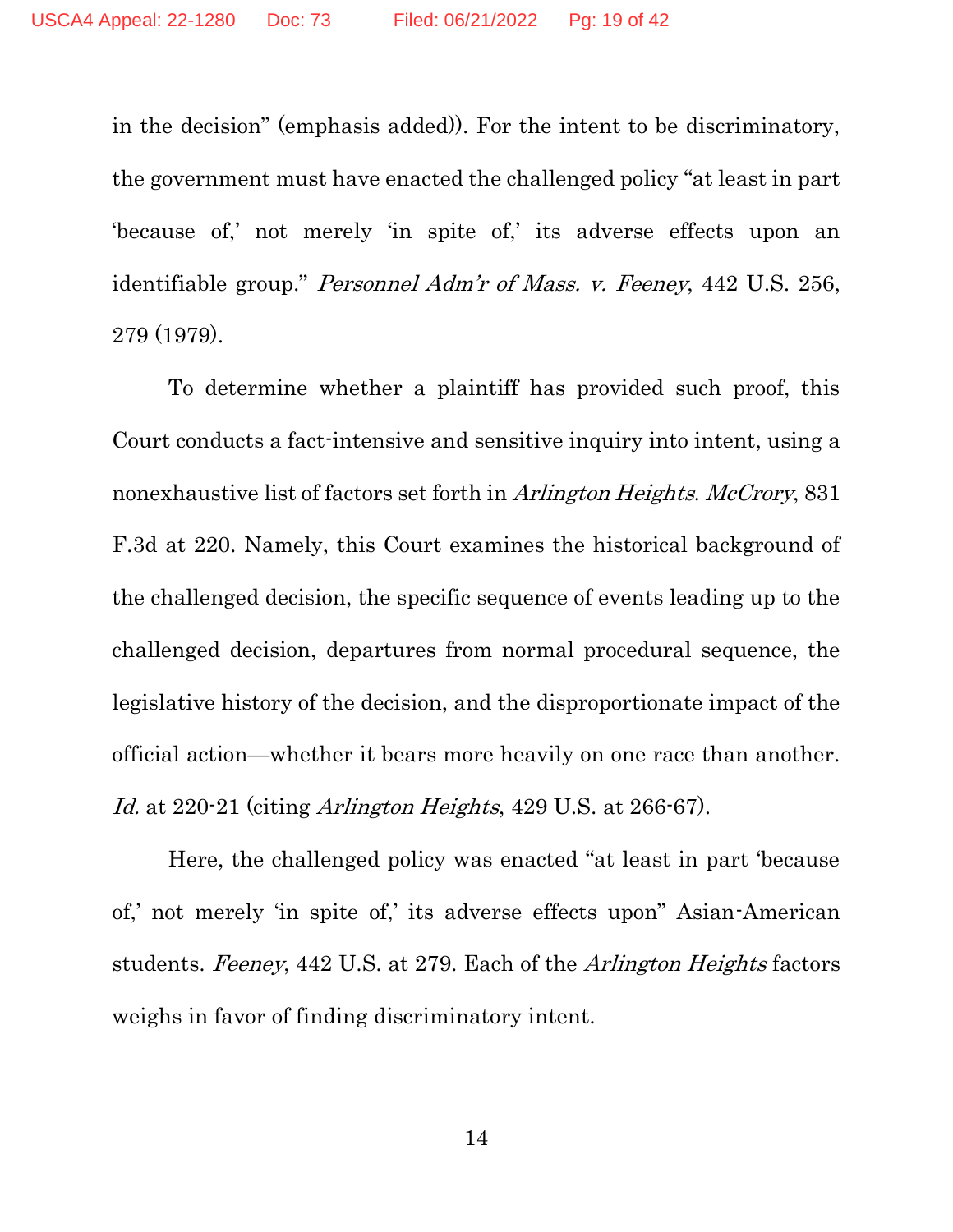First, the policy's historical background and the specific events leading up to its adoption reveal the Board's invidiously discriminatory purpose of achieving a preferred racial balance. The events that catalyzed the Board's actions—the protests following George Floyd's murder, and pressure from state and local officials, including the Superintendent and TJ's principal, to change the school's racial composition to match the demographics of the school system—confirm that the Board designed the challenged policy to racially balance the school. Supra at 5-6. The Board has put forward no reason for changing the policy apart from increasing "diversity," and the record demonstrates that the "diversity" the Board wanted to achieve was racial. Supra at 5-8; see JA2981 (policy change intended to "increas[e] diversity through redefining merit").

Second, the Board's conduct deviated from its normal procedures. Board members found the process "shoddy and rushed," remarking that they could not "recall a messier execution." JA2964; JA0372. Despite not usually taking votes during work sessions, for example, the Board took several during one session, without prior notice to the public or an opportunity for public comment. Supra at 7-9. The Board also adopted the 1.5% set-aside without prior public notice or opportunity for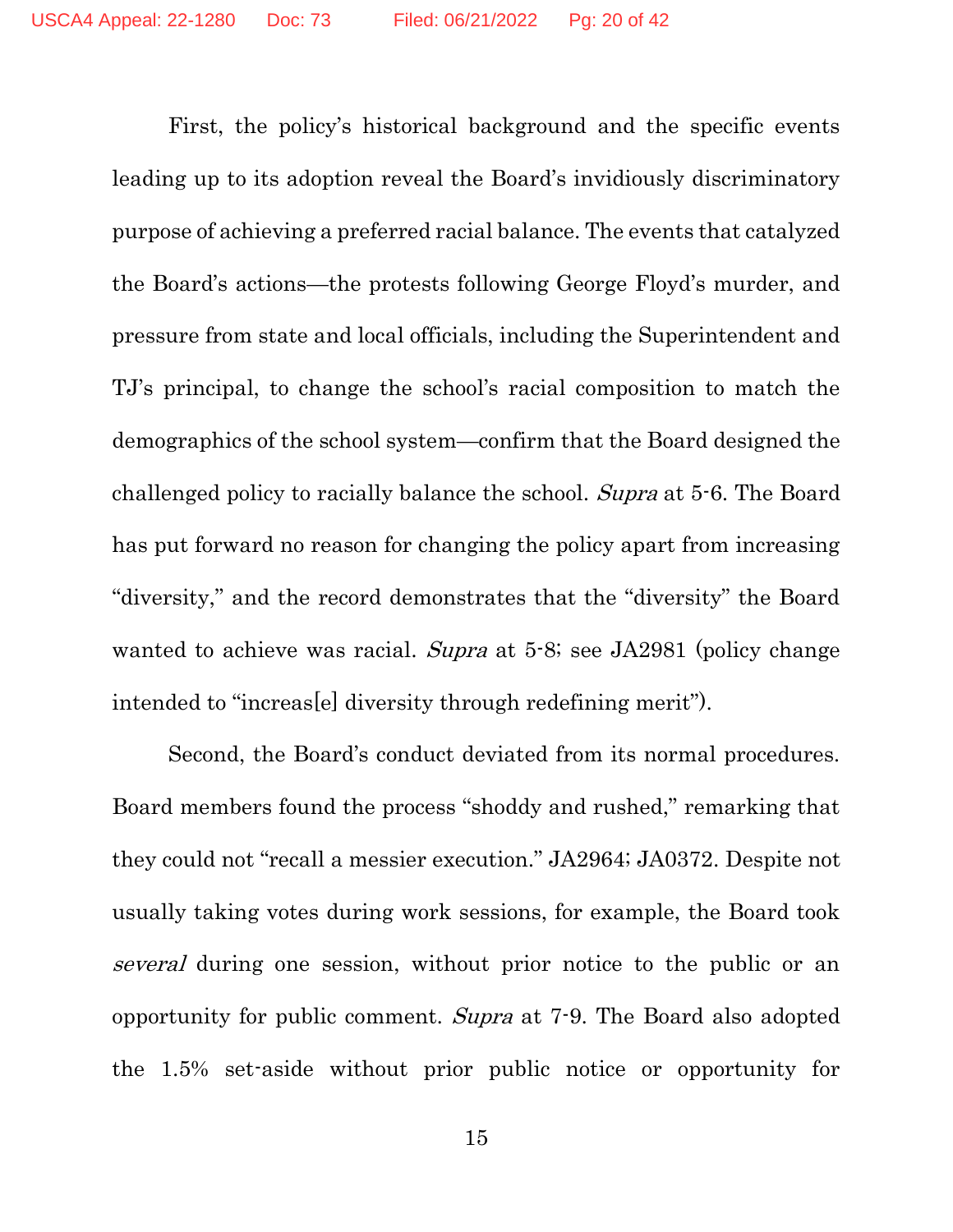comment. Supra at 8-9. Most glaringly, Board members did not even understand until *after* voting for the policy whether the 1.5% set-aside would be based on students' zoned or attending schools—and then deferred to Brabrand's insistence on using the attending schools, despite the serious fairness concerns raised by stakeholders. Supra at 9-10.

Third, the legislative history reveals that, just as in *Parents* Involved, "the goal established by the school board [was] attaining a level of diversity within the schools that approximates the district's overall demographics." 551 U.S. at 727 (opinion of Roberts, C.J.). Shortly before the Board began considering proposals to revamp the admissions policy, TJ's principal lamented that the school did not match the district's racial demographics. Supra at 5-6. The Board itself declared a "goal" of having "TJ's demographics represent [that of] the NOVA region." Supra at 7-8; see, e.g., JA0421 (under the FCPS "racial equity policy," "[t]he Superintendent and the School Board believe that TJHSST should reflect the diversity of FCPS and our community … [and so] the admissions process needs to be addressed in a comprehensive way.").

Indeed, the Board rejected a lottery-based admissions system because of concerns that a lottery would "leave too much to chance" and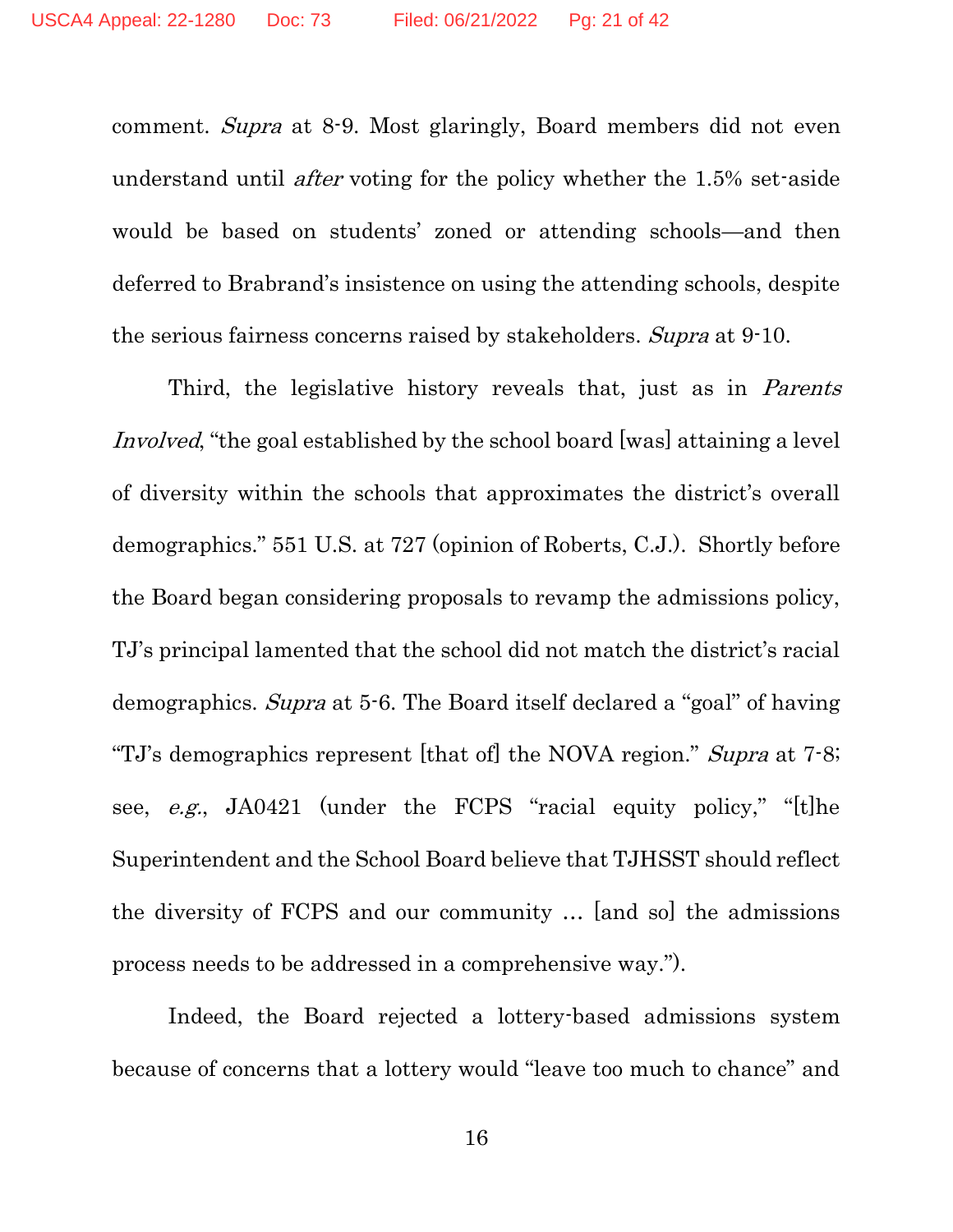might not achieve the racial balance the Board sought. JA0406. The Board also closely considered the projected racial effect of changes to TJ's admissions policy, JA0293, including studying a white paper filled with racial modeling, JA2976; JA1930-74. While the Board asserts that this racial modeling is irrelevant because it did not model the exact proposal it ultimately adopted, Board Br. 44, the data before the Board made clear the likely racial impact of its policy, see TJ Br. 11.

At the same time, Board members candidly (and, they believed, privately) recognized that "this process" "discriminated against" Asian-Americans and that "there has been anti [A]sian feel underlying some of this," "made … obvious" by Superintendent Brabrand's "racist" and "demeaning" statements. JA0085; JA0119 (text message exchange between Board members Omeish and Pekarsky) (quoting Brabrand's derogatory comments on Asian-Americans "pay[ing] to play"). Board members even acknowledged "deliberate" racism in the process. JA0128 (Pekarsky) (explaining that Brabrand "[c]ame right out of the gate blaming" Asian-Americans). Accordingly, the contemporaneous statements of the Superintendent and Board members make clear that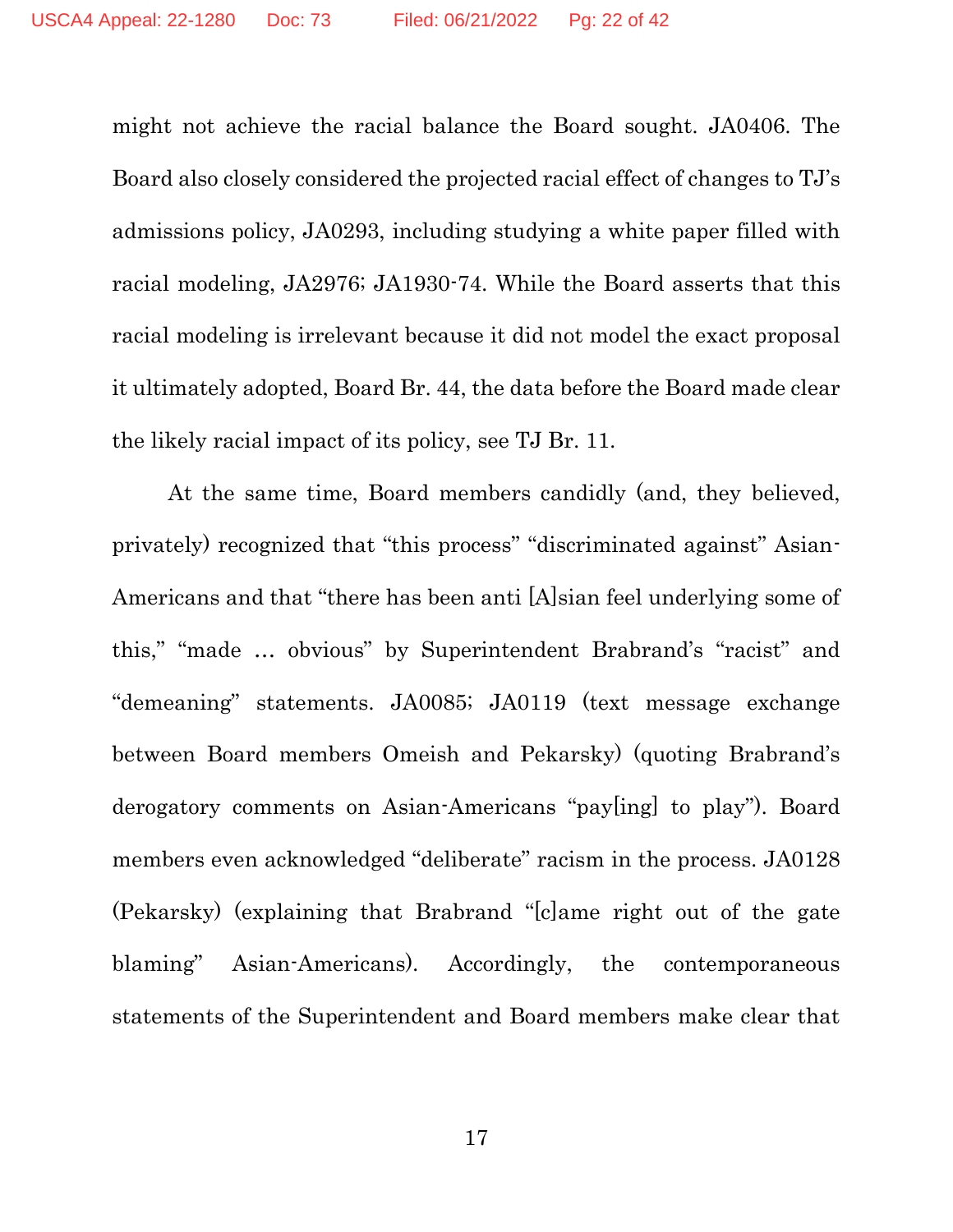the policy changes were intended, at least in part, to decrease admissions of Asian-American students.

Last, the challenged policy "bears more heavily on one race"—Asian Americans—"than []other[s]." *McCrory*, 831 F.3d at 230. Under the new policy, the proportion of Asian-American applicants extended offers for the class of 2025 dropped 19% from the previous year, Coalition for TJ, 2022 WL 986994, at \*8 (Rushing, J., dissenting), while offers extended to students of *every other* racial group increased.<sup>3</sup> That result is unsurprising: the record makes clear that the discriminatory effect of the policy—that "[i]t will whiten [the] schools and kick our [sic] Asians"—was not an unfortunate byproduct; it was the policy's purpose. JA0085; JA0119 (Omeish and Pekarsky).

Indeed, the Board's racial-balancing policies were targeted at Asian-American applicants with such precision that it is difficult to account for them apart from their discriminatory purpose. Asian-American applicants are differently situated because they disproportionately attend a handful of gifted centers that have

<sup>&</sup>lt;sup>3</sup> See Fairfax County Association for the Gifted, TJHSST Offers Admission to 550 Students; Broadens Access to Students Who Have an Aptitude for STEM (June 23, 2021), https://tinyurl.com/3pduh7ep.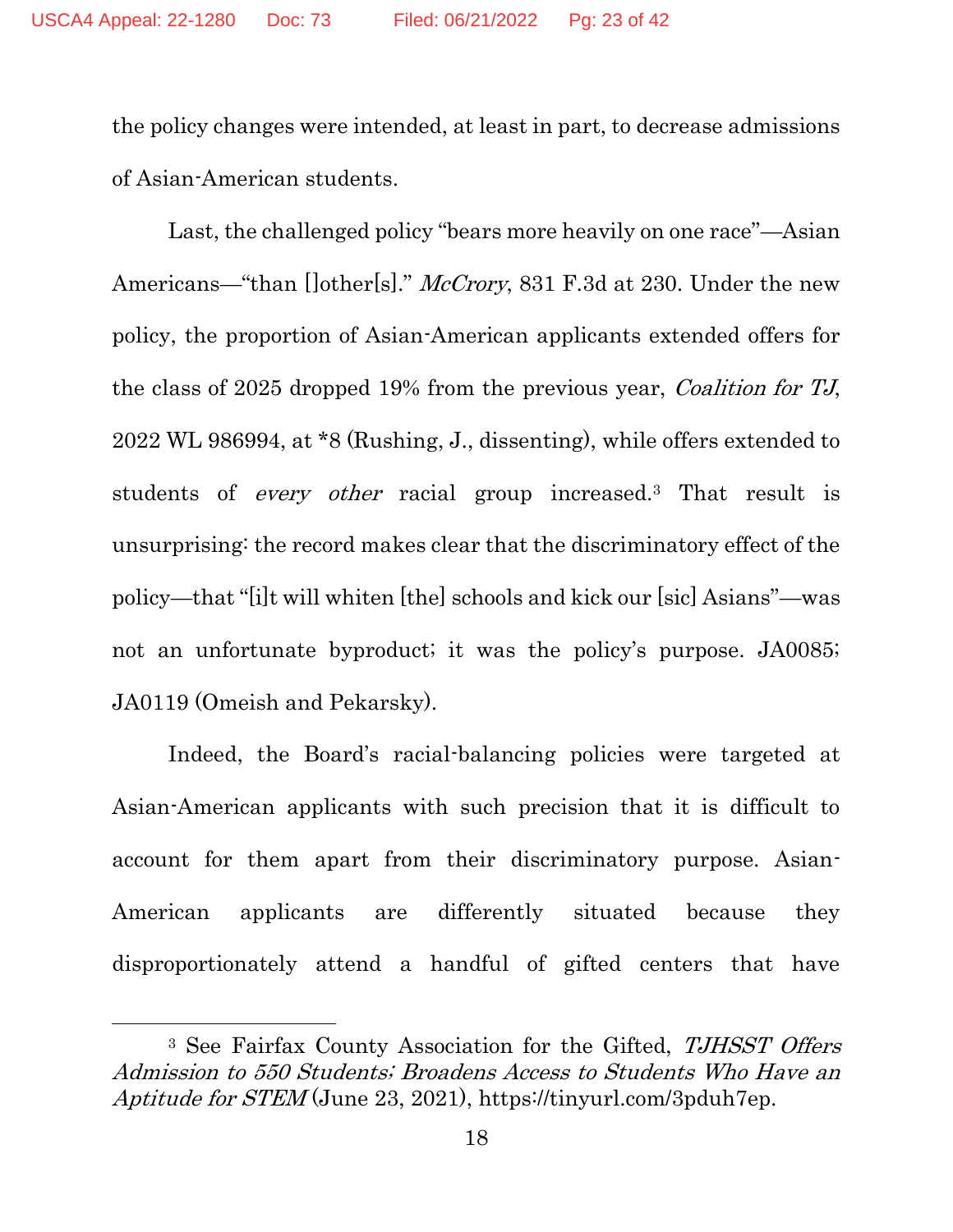disproportionately high percentages of eligible applicants. Supra at 4-5. These centers draw middle-school students from multiple schools who have scored highly on aptitude tests and offer them advanced classes. See ibid. The 1.5% set-aside thus "disproportionately forces Asian-American students to compete against more eligible and interested applicants" attending these top gifted centers, rather than competing against all students in the participating divisions. JA2969.

The Board asserts that the 1.5% set-aside does not disadvantage Asian-American applicants, because all applicants must likewise compete primarily against students in their middle school. Board Br. 33. But this argument depends on the false premise that each middle school has the same percentage of eligible and interested applicants. To the contrary, the record shows that some schools have far higher percentages of eligible students than others, ranging from 55.6% at Carson Middle School to 9.5% at Whitman Middle School. JA0189; see JA0150-56. The set-aside plainly disadvantages the disproportionately Asian-American applicants attending the top gifted centers. The preference for "underrepresented" middle schools—which excludes these top gifted centers—compounds this disadvantage. JA2969. There is no apparent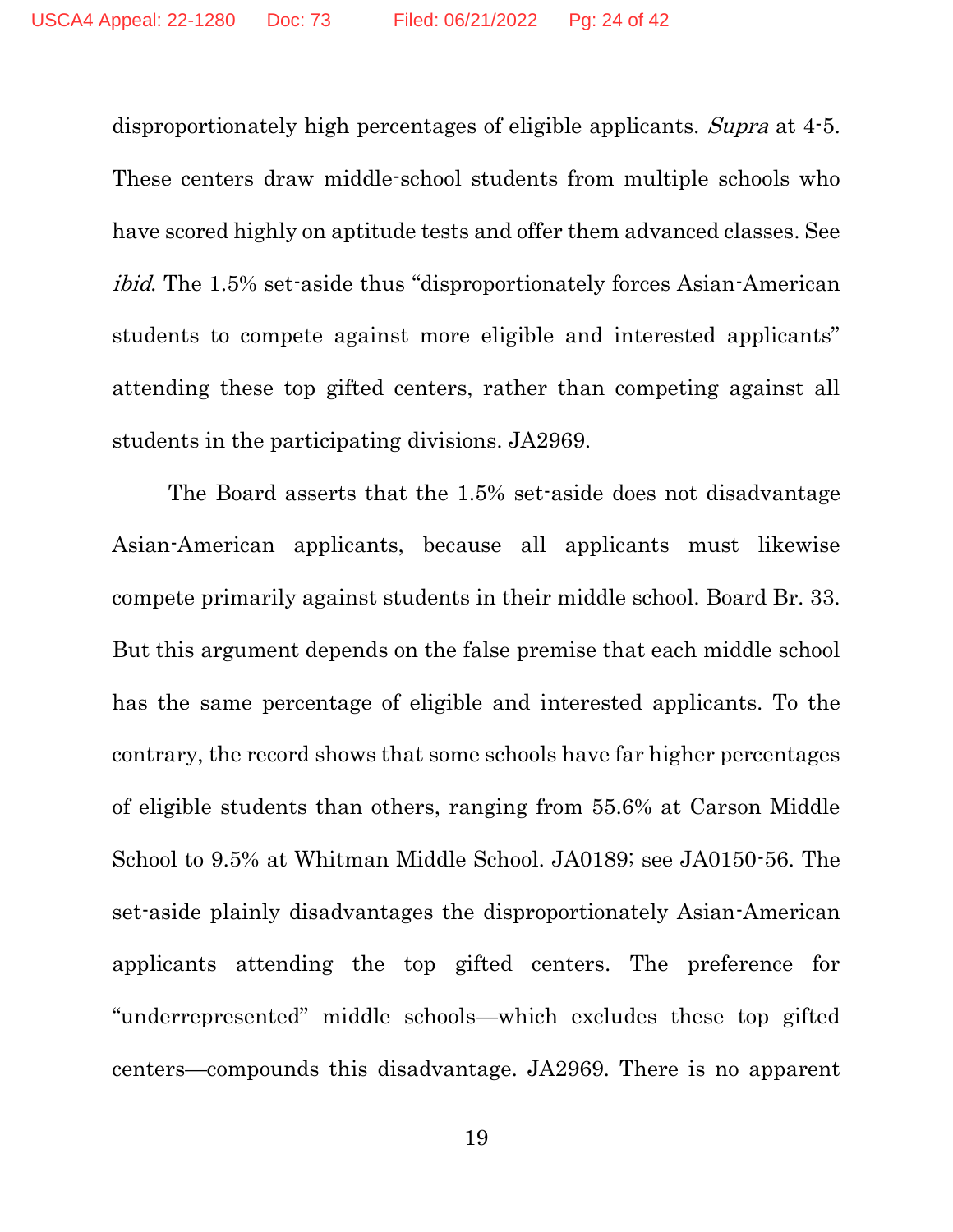reason for the Board to make it disproportionately difficult for students who attend these middle-school gifted centers to obtain admission to its magnet high school, apart from the Board's desire to change that school's racial composition. Supra at 5-8.

The Board further asserts that "[f]eeder schools are not a proxy for Asian-American students," but its analysis is partial and flawed. Board Br. 34. The Board looks at "*four* of the top six feeder schools," contending that they "had average Asian-American populations of … a similar range as eight of the 20 non-feeder schools." Ibid. (first emphasis added)). But the feeder schools it omits from that comparison—Carson and Rocky Run—have very high percentages of Asian-American students approximately 45% at Carson and 47% at Rocky Run. Id. at 33-34 & n.4; JA2905, 2908.<sup>4</sup> And both schools had high numbers of successful applicants under the prior policy; indeed, far more students were admitted to TJ from Carson than any other middle school. JA2899-900

<sup>4</sup> In fact, all six feeder schools had higher proportions of Asian-American students than the district-wide average of 19%, ranging from 47% of students at Rocky Run to 24% of students at Frost. JA2905, 2908. The disparities are even starker when the percentage of *applicants* are considered; approximately two-thirds of applicants from the six feeder schools were Asian-American. Supra at 4-5.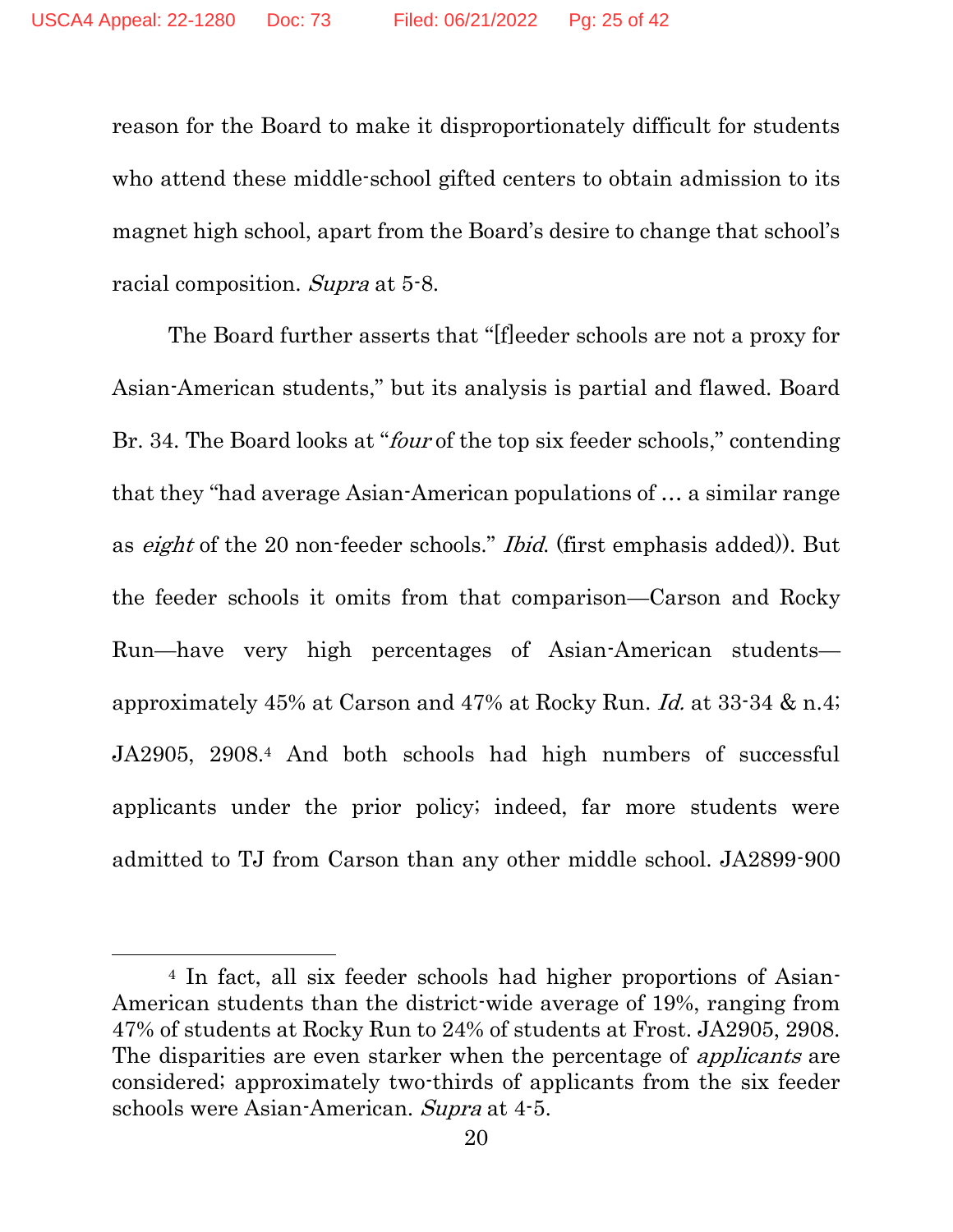(411 students admitted to TJ from Carson in the 5 years preceding the change; 181 students admitted from Rocky Run).

At the same time, many of the "underrepresented" schools have disproportionately low numbers of Asian-American students. JA2905-09 (about 4% of students at Whitman are Asian-American; 5% of students at Sandburg; 9% of students at Hughes). The Board's curiously limited analysis does nothing to undermine the district court's finding that the admissions policy disproportionately burdens Asian-American applicants by making it disproportionately difficult to obtain admission from the schools that previously had the highest numbers of successful Asian-American applicants.

Accordingly, each of the Arlington Heights factors demonstrates that the Board had the discriminatory intent to racially balance the school. The Supreme Court has made clear that this sort of racial balancing for its own sake is "patently unconstitutional." Fisher v. University of Tex. at Austin, 570 U.S. 297, 311 (2013) (cleaned up). The prohibition on racial balancing "is one of substance, not semantics"; racial balancing "is not transformed from 'patently unconstitutional' to a compelling state interest simply by relabeling it 'racial diversity.'"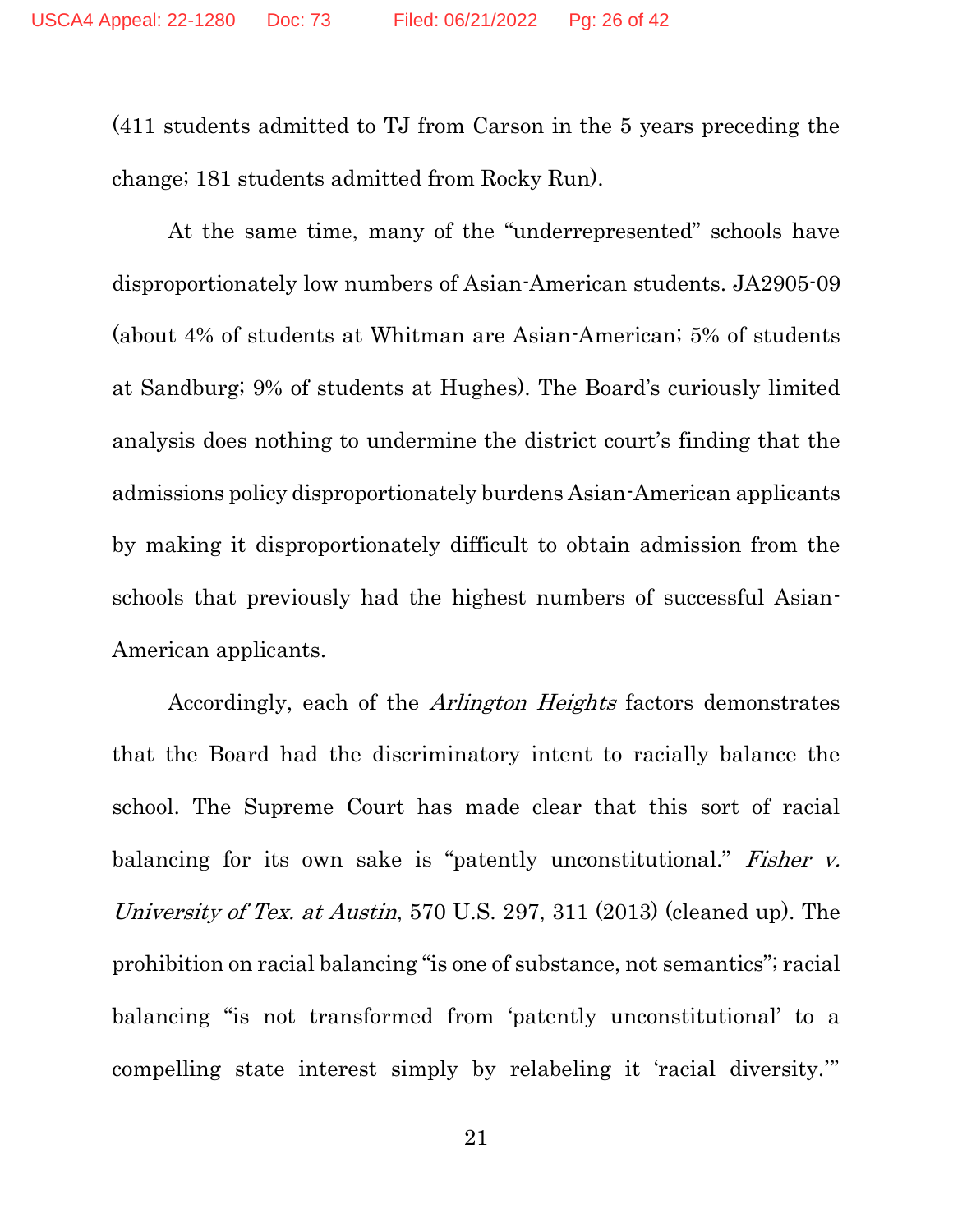Parents Involved, 551 U.S. at 732 (opinion of Roberts, C.J.). While the Board chose facially neutral means to achieve its end, "racial balancing is no less pernicious if, instead of using a facial quota, the government uses a facially neutral proxy motivated by discriminatory intent." Coalition for TJ, 2022 WL 986994, at  $*7$  (Rushing, J., dissenting). This Court should affirm.

#### II. The Board and its amici's arguments to the contrary are erroneous.

The arguments made by the Board and its amici in favor of the challenged policy rest on misapprehensions of both the law and the facts.

First, the Board contends that affirming the district court's decision would subject "any attempt to use neutral criteria to enhance diversity … to strict scrutiny."<sup>5</sup> Board Br. 22, 56-57. Not so. The district court did

<sup>5</sup> For instance, the Board contends that the district court's reasoning would render presumptively unconstitutional the University of Texas's "Top Ten Percent Plan," which the Board contends has been blessed by the Supreme Court. Board Br. 2. The Supreme Court, however, has never ruled on the constitutionality of the Top Ten Percent Plan. See, e.g., Fisher, 579 U.S. at 378 ("Despite the Top Ten Percent Plan's outsized effect on petitioner's chances of admission, she has not challenged it. For that reason, throughout this litigation, the Top Ten Percent Plan has been taken, somewhat artificially, as a given premise."); see id. at 386 (noting that the "Top Ten Percent Plan" may not be "more race neutral" than a facially race-conscious policy to the extent it uses geography as a racial proxy).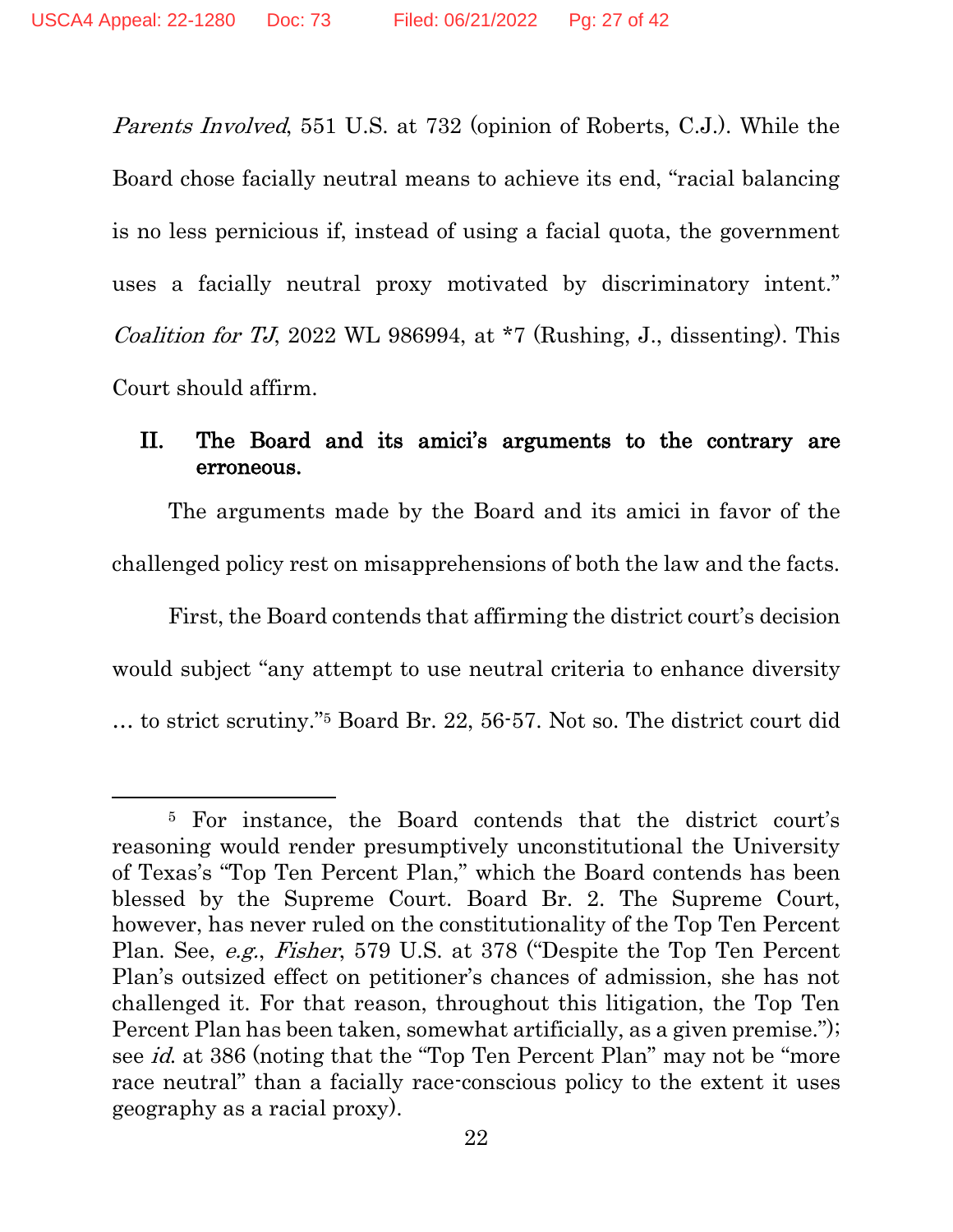not create any sort of categorical rule; instead, it followed the Supreme Court's strictures and evaluated the Board's intent by conducting a sensitive and fact-intensive inquiry into the policy's history and impact. Indeed, as the district court acknowledged, only where the record shows a government actor was motivated by racial purpose does strict scrutiny apply. See JA2966-67, 2982. The district court did nothing to change the legal landscape. Policymakers can avoid strict scrutiny as long as they do not enact laws with a racially discriminatory purpose. That is not asking much; only that they comply with the guarantee of equal protection. The Board's argument is nothing more than a slippery slope fallacy.

Second, the Board and its amici contend that promoting racial diversity is a legitimate governmental interest, and does not display an "invidious desire to decrease Asian-American representation in a zerosum admissions process." Board Br. 38. For instance, the Board invokes the Supreme Court's decision in *Grutter v. Bollinger*, 539 U.S. 306 (2003), characterizing its admissions policy as "seeking to improve racial diversity... through race-neutral methods" or "to remove barriers and to ensure equal access to educational opportunities." Board Br. 52-53; see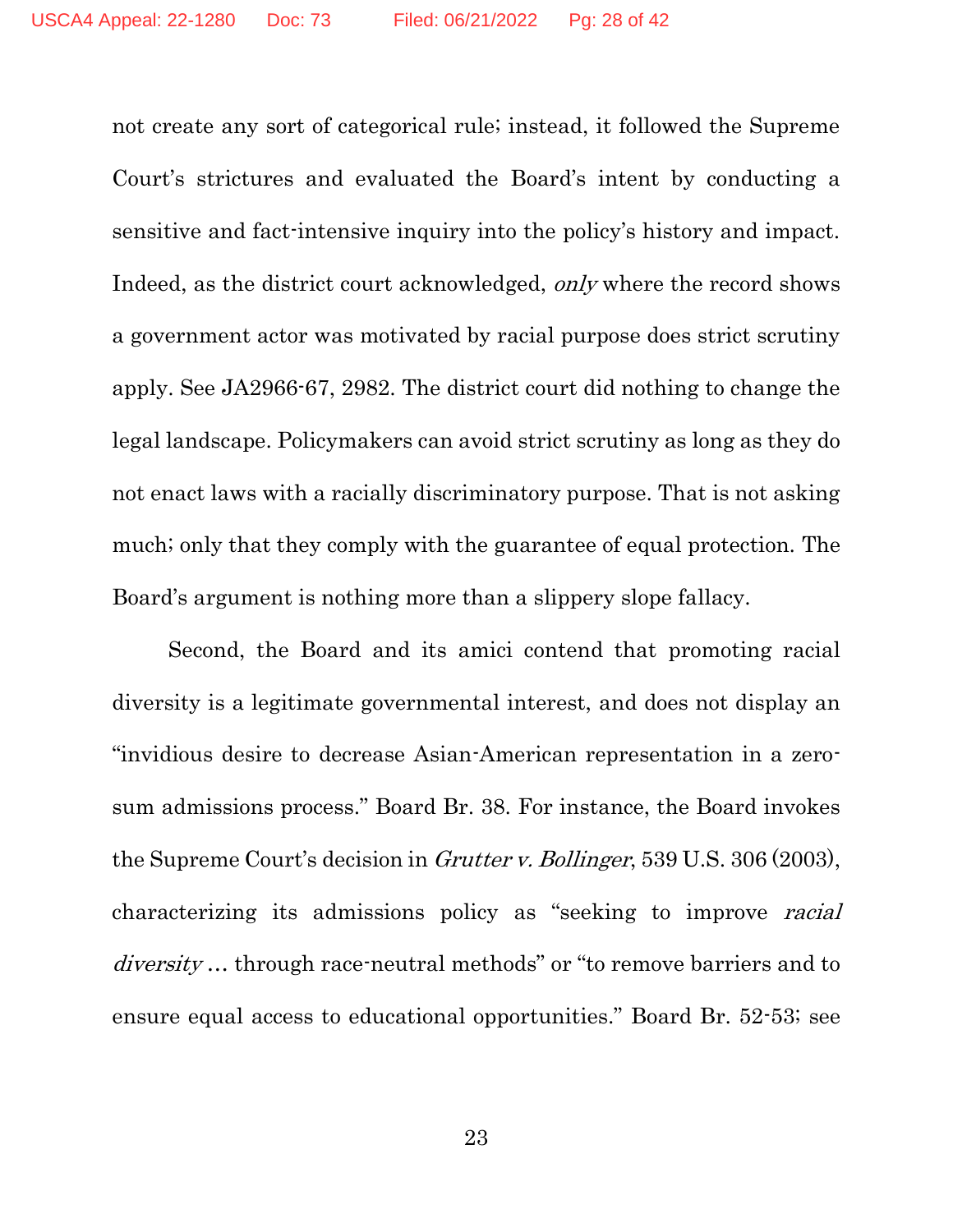U.S. Br. 9, 12, 23 (describing the policy as "equalizing educational" opportunity").

Grutter, however, is inapposite both because it is limited to higher education, and because it did not involve racial balancing at all. The admissions program in Grutter used racial criteria to achieve a "critical mass of minority students." Grutter, 539 U.S. at 329 (cleaned up). The law school in *Grutter* did not define the "critical mass," however, by reference to preferred percentages of particular racial groups. *Ibid.* That, the Court explained, would be "outright racial balancing, which is patently unconstitutional." Ibid. Instead, it defined the critical mass "by reference to the educational benefits that diversity is designed to produce." Id. at 330. The Supreme Court has previously held that such a program can survive strict scrutiny in "the unique context of higher education." Parents Involved, 551 U.S. at 725.

Parents Involved, by contrast, involved racial balancing. The school districts in that case used racial classifications to ensure that the racial composition of individual schools matched the racial composition of the districts. Id. at 710. The Court rejected this as precisely the sort of "working backward to achieve a particular type of racial balance" that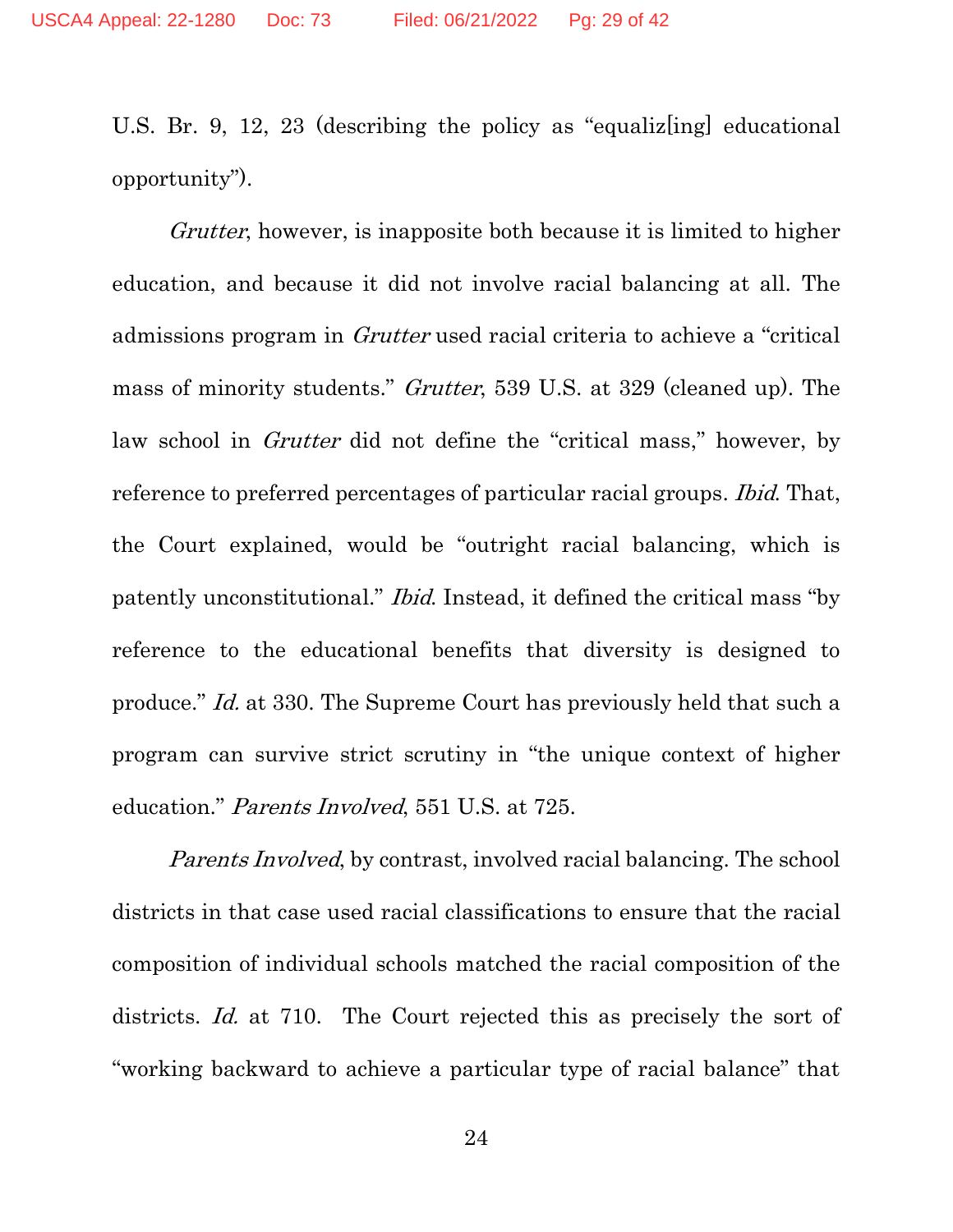the Fourteenth Amendment has long been understood to proscribe. Id. at 729 (opinion of Roberts, C.J.).

This case is a close relative of *Parents Involved* and far removed from Grutter. Just like the "diversity" programs rejected in Parents Involved, the animating purpose of the Board's admissions policy was to align the enrollment at TJ with the "specific racial demographics" of the region. Id. at 726, 729 (opinion of Roberts, C.J.). The Board and FCPS staff did not design a policy that would "increase Black and Hispanic enrollment" to achieve some educational benefit of diversity, Board Br. 51; rather, its purpose was to decrease Asian-American enrollment at TJ to such an extent that the racial makeup of the school would align with the demographics of the school system.<sup>6</sup> Supra at 5-8. The only difference

<sup>6</sup> The Board claims that it did not engage in racial balancing because the "demographic composition of the admitted class bears no resemblance to the demographic composition of Fairfax County." Board Br. 2. Surely incompetence does not redeem discriminatory purpose. That the Board's policy—the result of a process so ham-fisted and irregular that one member refused to even participate—did not perfectly achieve the Board's desired racial balance in the first year does not make it less racially motivated. See Tuttle v. Arlington Cnty. Sch. Bd., 195 F.3d 698, 707 (4th Cir. 1999) (finding policy to be unconstitutional racial balancing despite "some statistical variation"). Just as the Board predicted, its new policy significantly changed the racial composition of the class, with a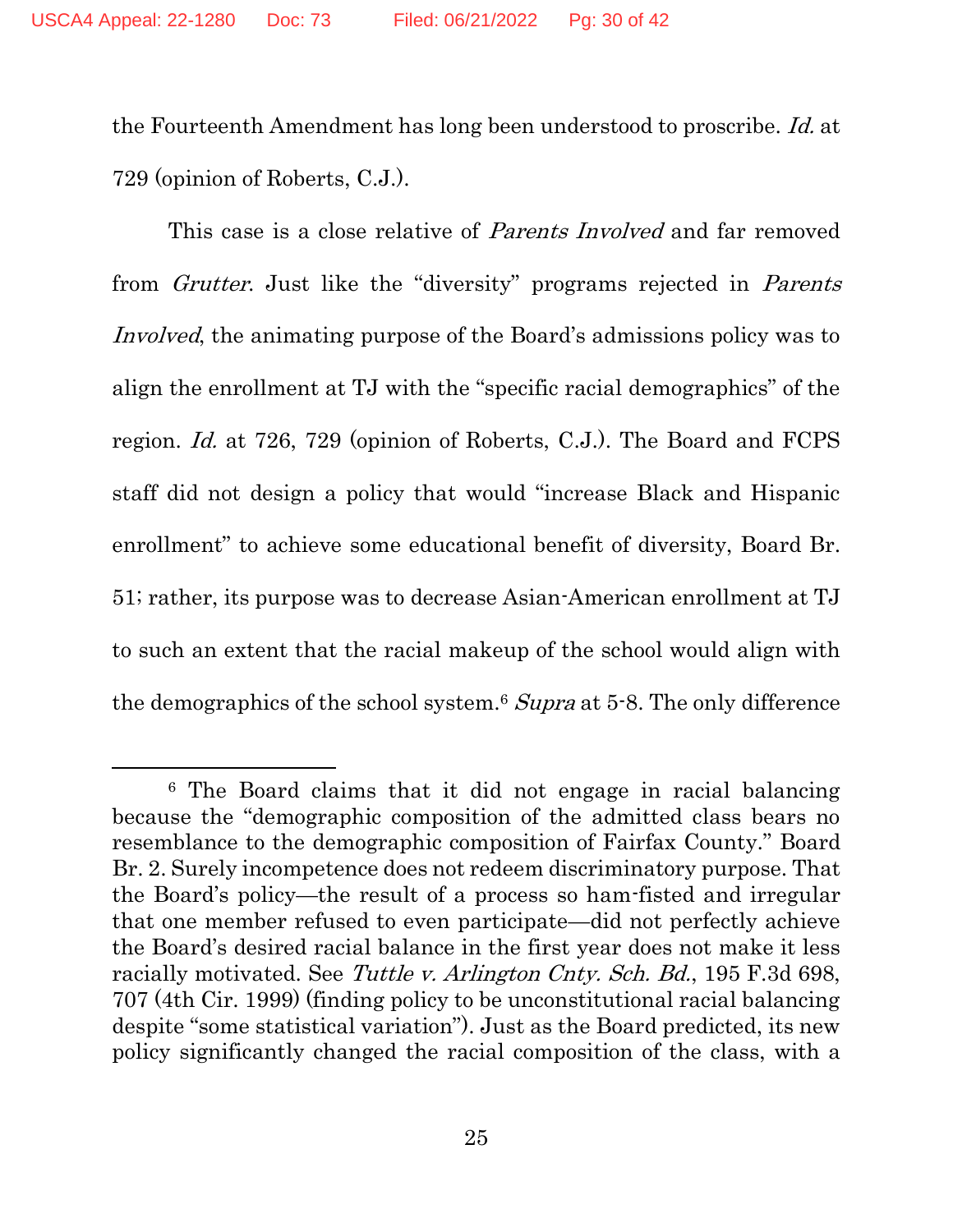between this policy and the policies in *Parents Involved* is that the Board hid its discriminatory purpose behind neutral language. But the Fourteenth Amendment prohibits racial balancing irrespective of the language used. Indeed, a facially neutral statute motivated by invidious purpose is "just as abhorrent, and just as unconstitutional, as laws that expressly discriminate on the basis of race." McCrory, 831 F.3d at 220.

The Board also contends that the courts of appeals have consistently upheld "a race-neutral measure that promotes diversity" under "rational basis review," Board Br. 6, but the cases it cites come nowhere close to supporting this sweeping assertion. In *Hayden v.* County of Nassau, for instance, the government was acting to remedy a racially discriminatory policy. 180 F.3d 42, 51 (2d Cir. 1999) (holding it constitutional to change police officers' entrance exam to "rectify hiring practices" found to unconstitutionally discriminate against minority candidates). The Supreme Court established long ago that the government may rely on race-based classifications in order to remedy the effects of discrimination for which the government itself was responsible.

large decrease in the enrollment of "overrepresented" Asian-American students, and a corresponding increase in the enrollment of all other "underrepresented" racial groups. TJ Br. 38; JA2959.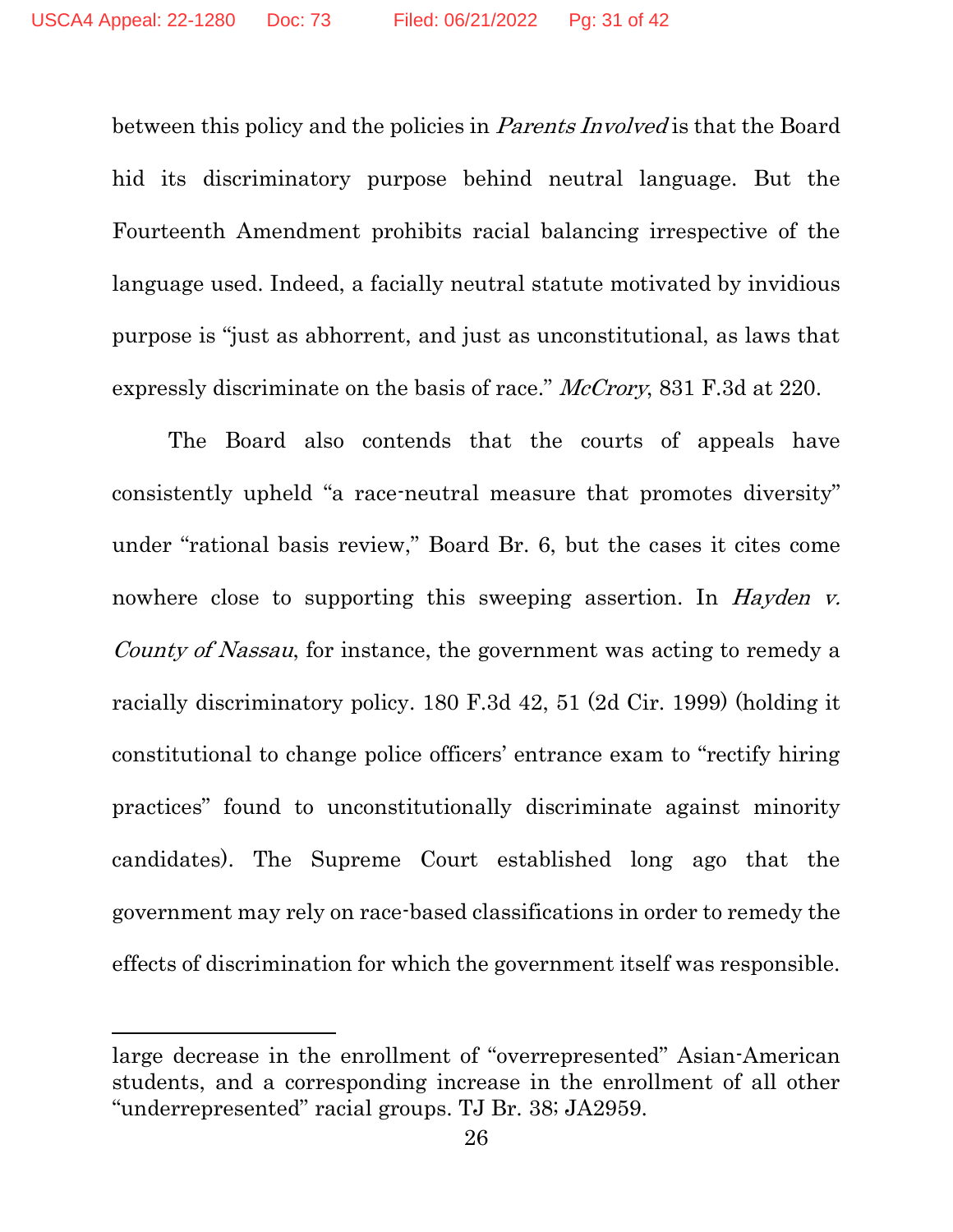Shaw v. Hunt, 517 U.S. 899, 909 (1996). Here, however, there was no finding that TJ's prior race-neutral and meritocratic admissions policy violated the Constitution, and "nonremedial racial balancing is unconstitutional." Tuttle, 195 F.3d at 704-05.

In other cases on which the Board relies, the courts adopted the same legal framework used by the district court, but concluded that the policymakers lacked discriminatory intent to racially balance or disadvantage any racial group after engaging in the fact-intensive Arlington Heights analysis. Spurlock v. Fox, 716 F.3d 383 (6th Cir. 2013); Doe ex rel. Doe v. Lower Merion Sch. Dist., 665 F.3d 524, 552 (3d Cir. 2011); Rothe Dev., Inc. v. Dep't of Defense, 836 F.3d 57, 72 (D.C. Cir. 2016) ("Mere foreseeability of racially disparate impact, without invidious purpose, does not trigger strict constitutional scrutiny." (emphasis added)). Here, however, the evidence shows not merely that the Board acted with an "awareness" of demographics, Doe, 665 F.3d at 548, but that the Board selected the challenged policy "at least in part because of, not merely in spite of, its adverse effects upon an identifiable group." Feeney, 442 U.S. at 279 (cleaned up) (emphasis added); see also McCrory, 831 F.3d at 233-34.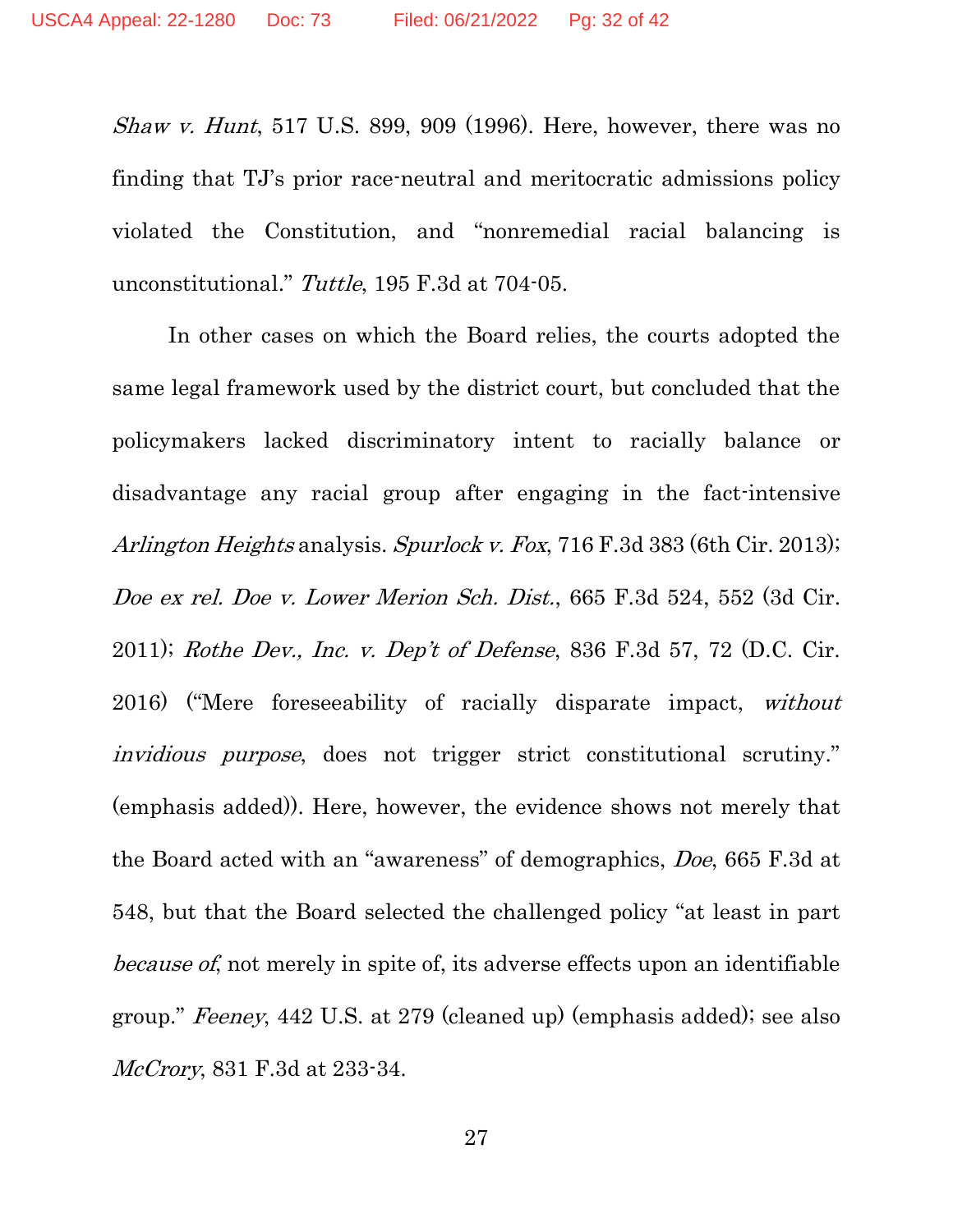To the extent the Board contends that the policy is constitutional because it intended to burden Asian-American applicants in order to benefit "underrepresented" racial groups, this argument fails. "Meant to obliterate rather than endorse the practice of racial classifications, the Fourteenth Amendment's guarantees obtain with equal force regardless of the race of those burdened or benefitted." Schuette v. Coal. to Defend Affirmative Action, 572 U.S. 291, 325 (2014) (Scalia, J., concurring in the judgment) (cleaned up) (quoting *Miller*, 515 U.S. at 904); *Palmore v.* Sidoti, 466 U.S. 429, 432 (1984) ("A core purpose of the Fourteenth Amendment was to do away with all governmentally imposed discrimination based on race."). That the Board intended to discriminate against one racial group in order to benefit other racial groups does not make that discrimination permissible. See *Johnson v. California*, 543 U.S. 499, 505 (2005) (strict scrutiny applies to "benign" racial classifications); Md. Troopers Ass'n v. Evans, 993 F.2d 1072, 1076 (4th Cir. 1993) (even "benign remedial aims" remain "inherently suspect and thus call for the most exacting judicial examination" (quoting Wygant v. Jackson Bd. of Educ., 476 U.S. 267, 273 (1986))).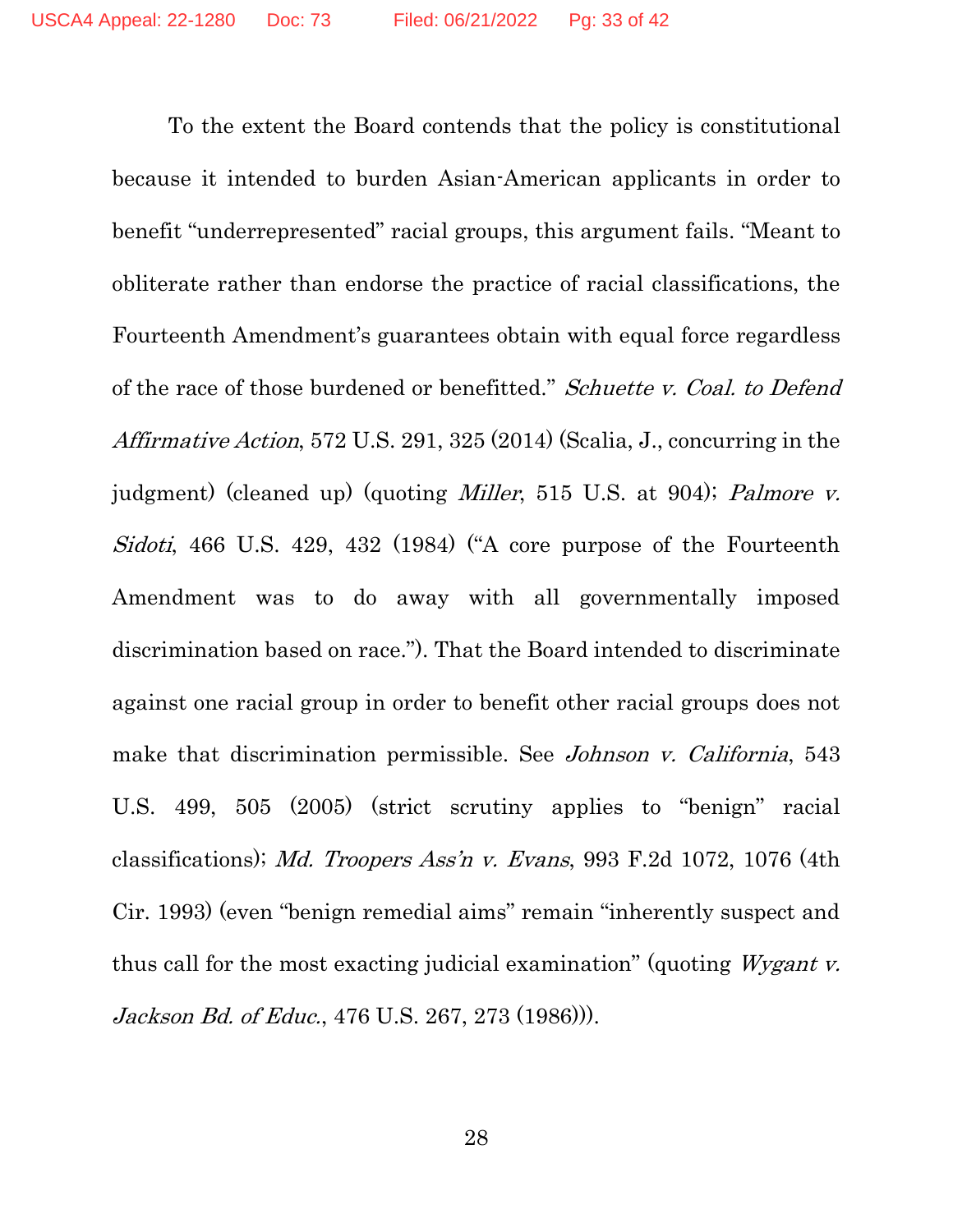Third, the Board attempts to distance itself from Brabrand, contending that Board members did not share his anti-Asian sentiments. Board Br. 40-41. This argument—that the Board was not influenced by its chief executive officer on matters for which he was its principal counselor—beggars belief. While the Board correctly observes that it had the ultimate decision-making authority on the policy, Board Br. 40-41, the record shows that Brabrand heavily influenced its decisions, supra at 5-10; JA0372 (Board member remarking "Brabrand's flawed operational proposals have greatly contributed to [the] embarrassing process" of adopting the new policy). Although the policy the Board ultimately adopted was not identical to Brabrand's holistic proposal, its only significant deviation was the replacement of the proposed "regional pathways" with the 1.5% set-aside for regional middle schools. Supra at 8-9. And Board members then deferred unquestioningly to Brabrand on the critical issue whether the 1.5% set-aside would be based on the applicant's zoned or attending school. Supra at 9-10. Brabrand's involvement is thus significant in evaluating the intent motivating the challenged policy. That said, it is not as though Brabrand cajoled an unwilling Board into adopting its discriminatory policies; the record is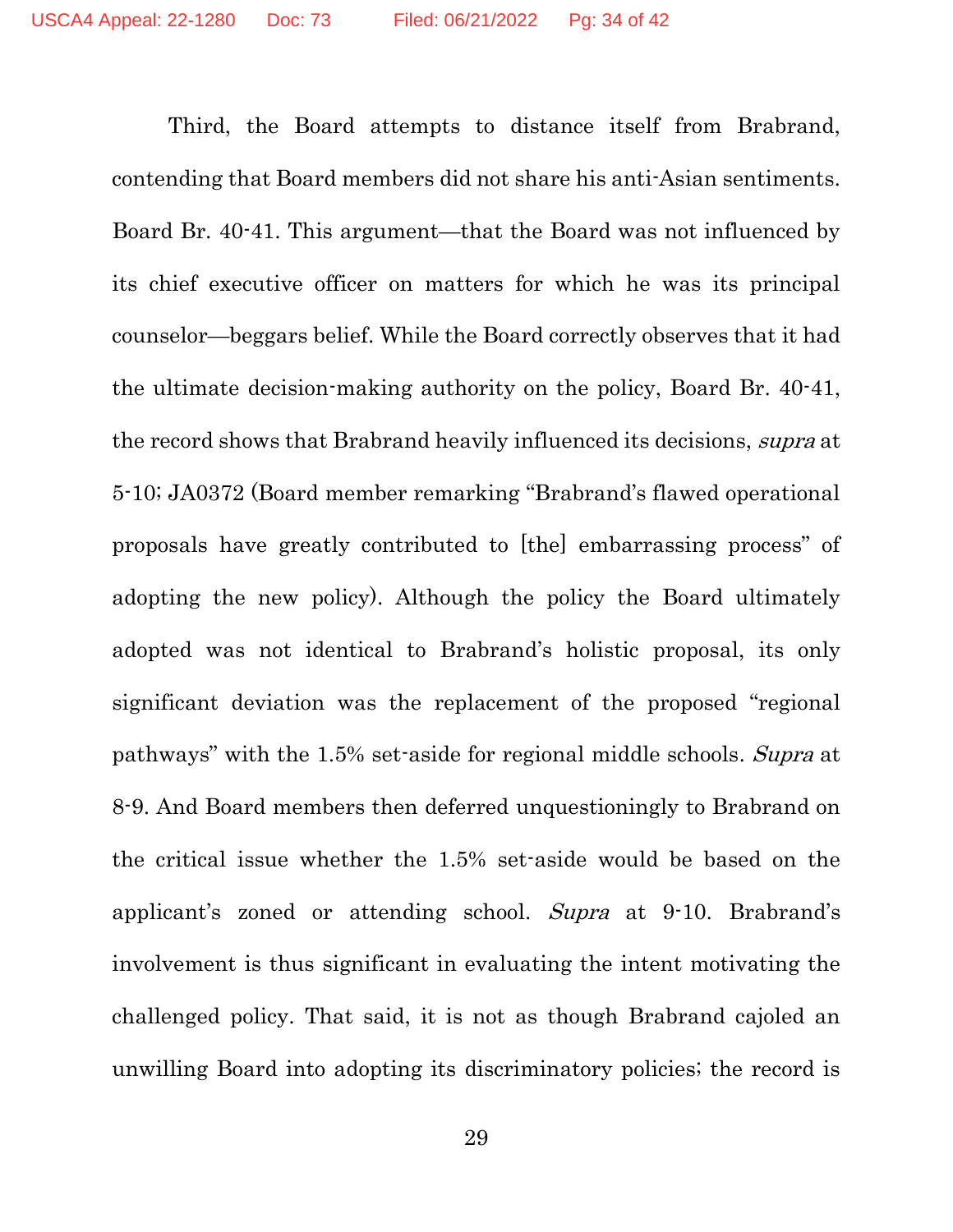laced with racially-charged comments from Board members as well. See supra at 6, 17-18; TJ Br. 55-57.

Finally, the Board takes issue with the district court's disparateimpact analysis, asserting that the district court should have compared Asian-American applicants' offer rate to their proportion of the applicant pool. E.g., Board Br. 24. But this reasoning is hopelessly irreconcilable with the command of equal protection. For one thing, it would bless unadorned racial balancing for its own sake, which the Supreme Court has condemned time and again as "patently unconstitutional." Grutter, 539 U.S. at 330; see also Fisher, 570 U.S. at 311; Parents Involved, 551 U.S. at 723. Moreover, this theory would sanction an admissions policy dangerously close to a quota system, in which a school board would be free to engineer a system to align the number of offers extended to members of a particular racial group to the proportion that racial group comprised of the applicant pool. Such a system strikes "at the heart of the Constitution's guarantee of equal protection," which "command[s] that the Government must treat citizens as individuals, not simply as components of a racial ... class." Parents Involved, 551 U.S. at 730 (cleaned up) (opinion of Roberts, C.J.) (quoting Miller, 515 U.S. at 911);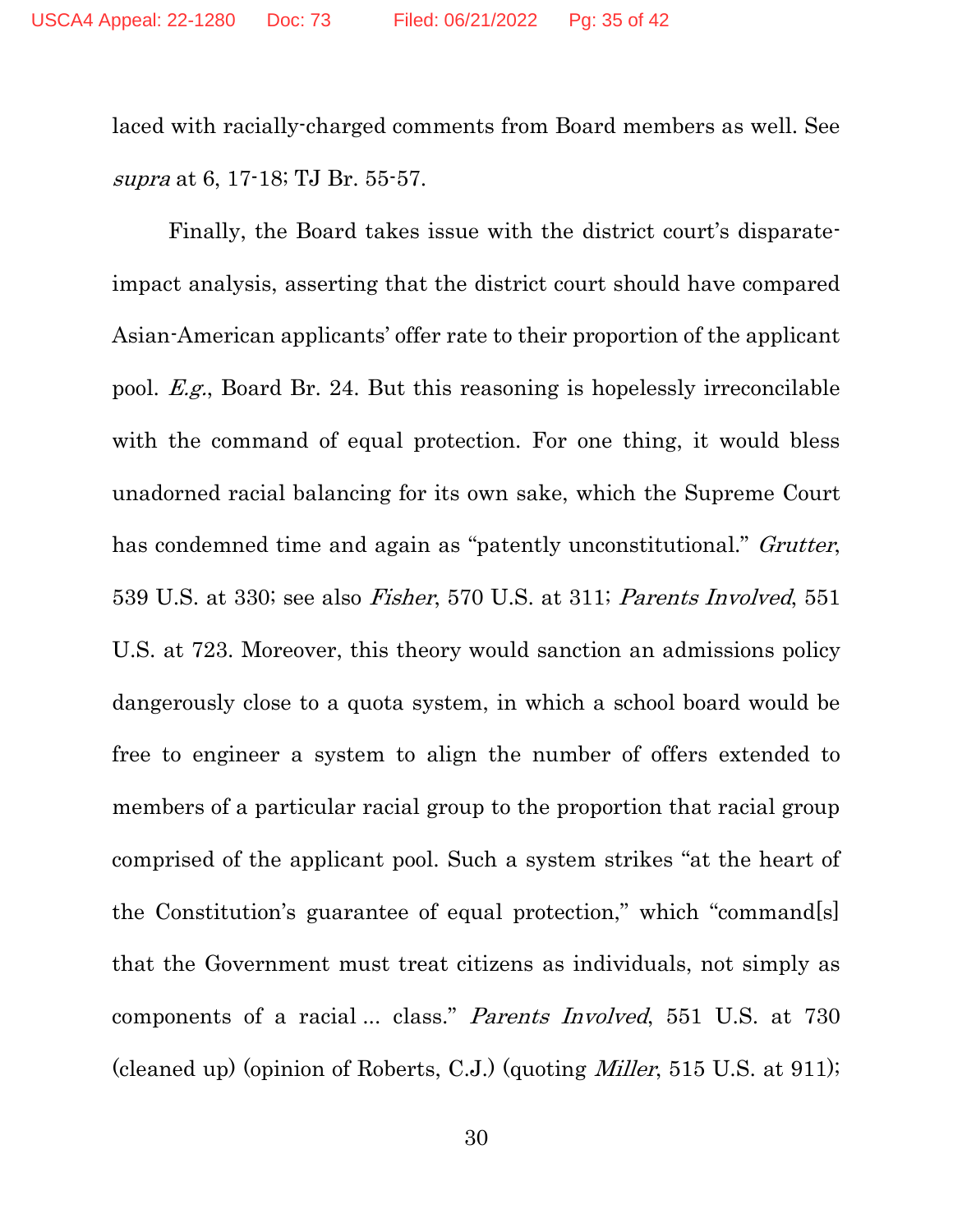see Grutter, 539 U.S. at 334 ("[A] race-conscious admissions program cannot use a quota system—it cannot insulate each category of applicants with certain desired qualifications from competition with all other applicants." (cleaned up) (opinion of Powell, J.) (quoting Regents of Univ. of Cal. v. Bakke, 438 U.S. 265, 315 (1978)).

That reasoning is also contrary to Supreme Court's instruction to consider the "impact of the official action" in determining whether a facially neutral law is discriminatory. Arlington Heights, 429 U.S. at 266; Feeney, 442 U.S. at 274-75; see McCrory, 831 F.3d at 230-31.7 Measuring a policy change's impact on a particular racial group would be exceedingly difficult—perhaps impossible—without comparing the racial group's treatment under the new policy to its treatment under the old policy. Cf. Coalition for TJ, 2022 WL 986994, at \*8 (Rushing, J.,

<sup>&</sup>lt;sup>7</sup> The Board argues that this Court "rejected such year-over-year comparisons to prove disparate impact" in *McCrory*. Board Br. 20 (emphasis added). But this Court held that a race-discrimination claim can succeed even without showing a year-over-year comparison, not that such a showing is insufficient or irrelevant for the disparate impact analysis. See McCrory, 831 F.3d at 232 ("The district court also erred in suggesting that Plaintiffs had to prove that the challenged provisions prevented African Americans from voting at the same levels they had in the past … [because] neither the Fourteenth Amendment nor § 2[ ] requires such an onerous showing." (emphasis added)).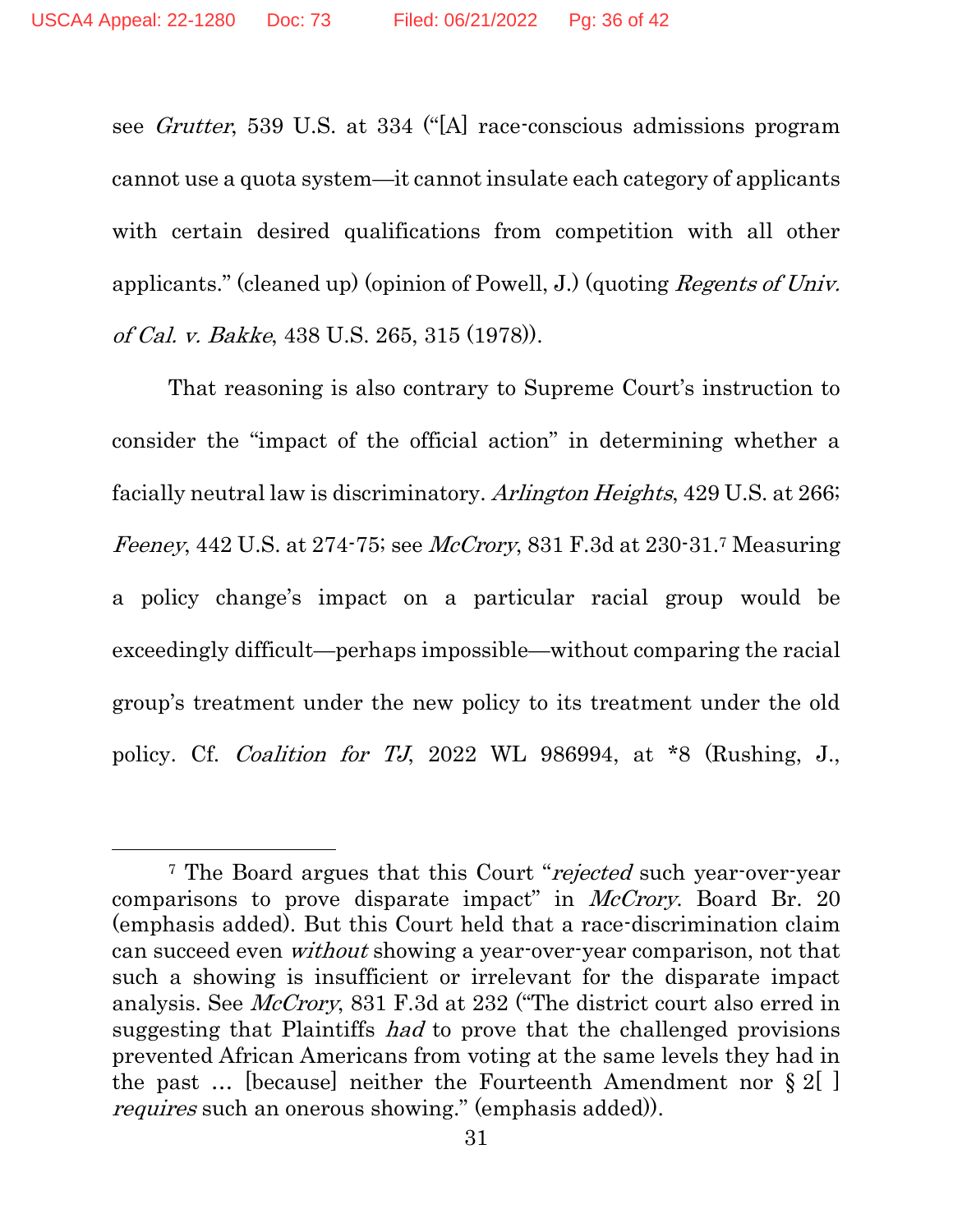dissenting). Indeed, the only way to "facilitate a comparison of the challenged policy's relative effects on different racial groups," Board Br. 28, is to examine how the implementation of the challenged policy affected different racial groups.

Here, the Board's policy clearly had a disparate impact on Asian-American applicants; the proportion of Asian-American applicants extended offers for the class of 2025 dropped 19% from the previous year, while offers extended to students of *every other* racial group increased. Supra at 18. Because the policy unconstitutionally discriminates against Asian-American applicants, the district court's judgment should be affirmed.

\* \* \*

The Board adopted an admissions policy that sacrificed equality in order to achieve other objectives—including "redefin[ing] merit" and "equity." It did so by denying educational benefits to Asian-American children on the basis of those children's race. That policy broke faith with "the Constitution's guarantee of equal protection," which "command[s] that the Government must treat citizens as individuals, not simply as a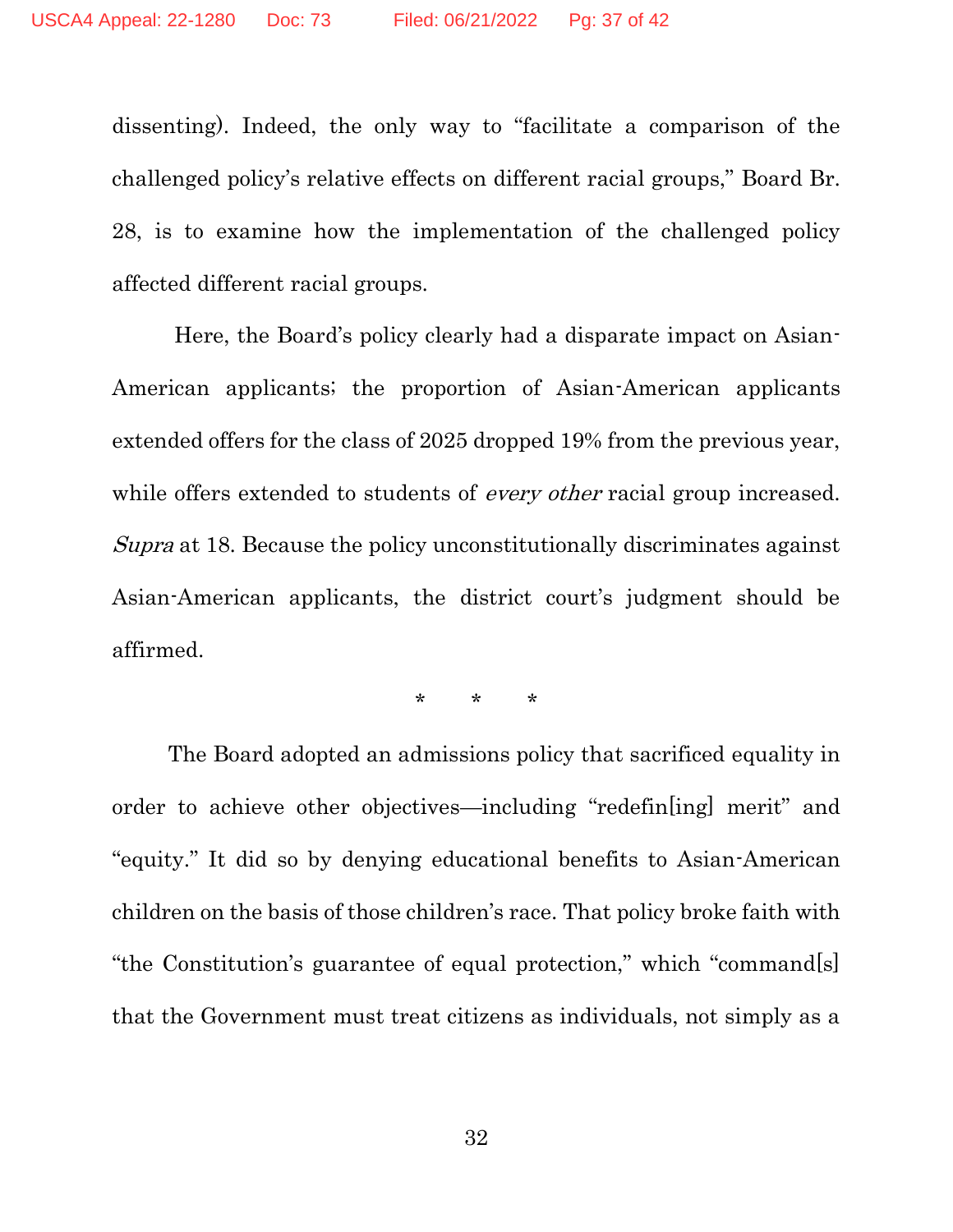components of a racial … class." Parents Involved, 551 U.S. at 730 (cleaned up) (opinion of Roberts, C.J.) (quoting Miller, 515 U.S. at 911).

"[E]very time the government uses racial criteria to bring the races together, someone gets excluded, and the person excluded suffers an injury solely because of his or her race. … This type of exclusion, solely on the basis of race, is precisely the sort of government action that pits the races against one another, exacerbates racial tension, and provokes resentment among those who believe that they have been wronged by the government's use of race." Id. at 759 (Thomas, J. concurring) (cleaned up). The Board's exclusionary program did just that and should not be permitted to continue.

#### **CONCLUSION**

This Court should affirm the district court's judgment.

Respectfully submitted,

By: /s/ Andrew N. Ferguson Andrew N. Ferguson Solicitor General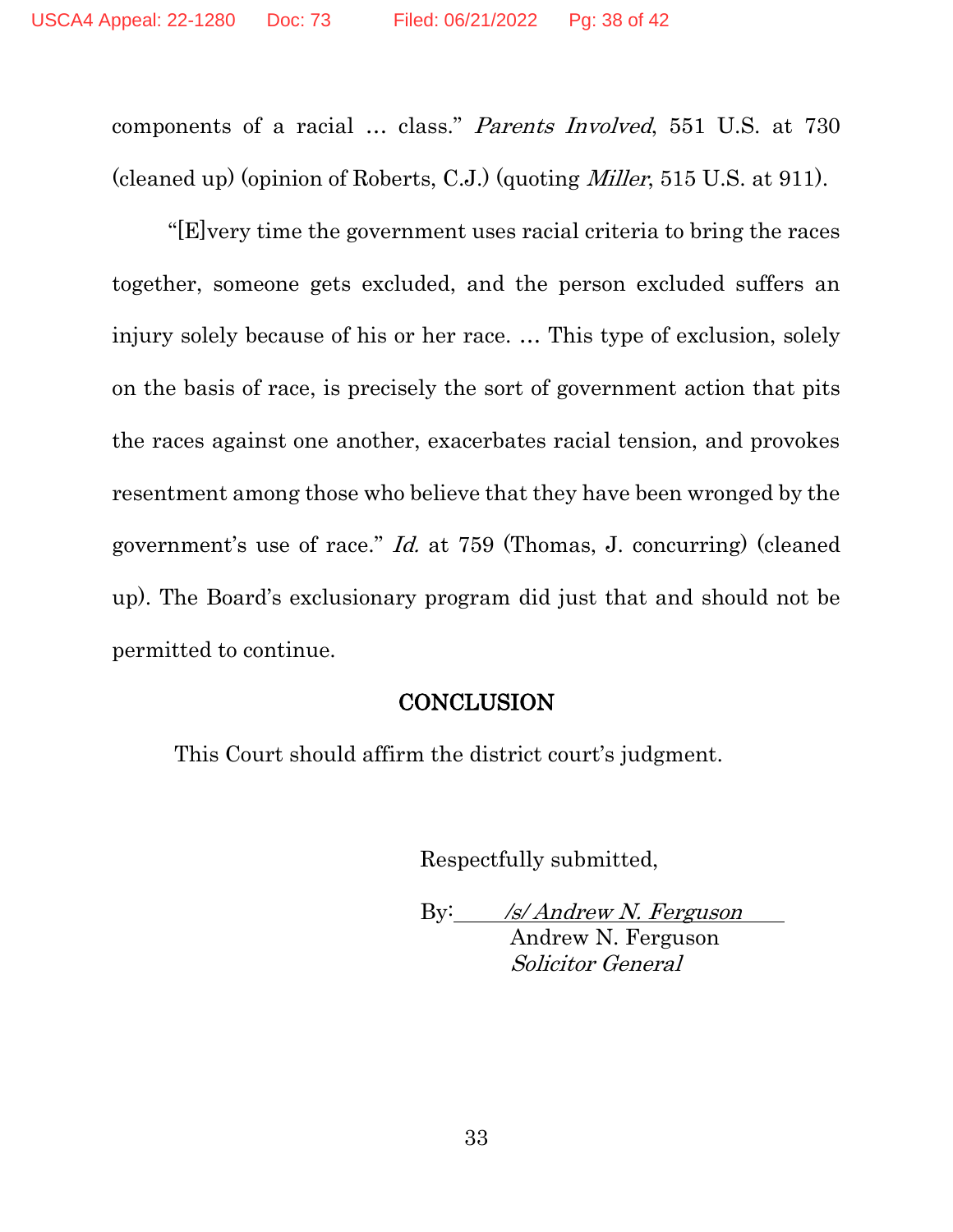JASON S. MIYARES Attorney General CHARLES H. SLEMP, III Chief Deputy Attorney General

Office of the Attorney General 202 North Ninth Street Richmond, Virginia 23219 (804) 786-5315 – Telephone (804) 371-0200 – Facsimile

June 21, 2022

ERIKA L. MALEY Principal Deputy Solicitor General

KEVIN M. GALLAGHER Deputy Solicitor General

ANNIE CHIANG Assistant Solicitor General

Counsel for the Commonwealth of Virginia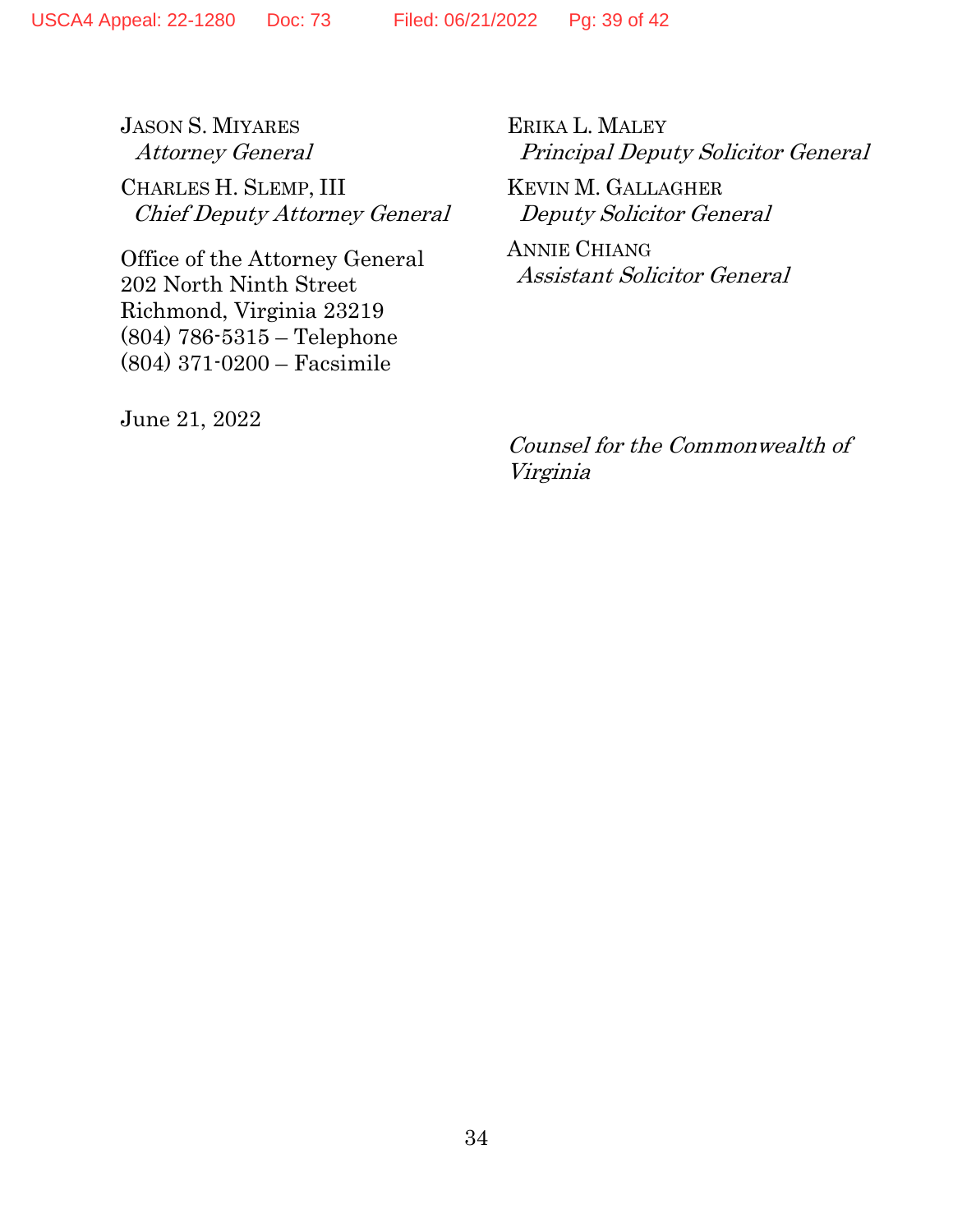Counsel for Additional Amici States

STEVE MARSHALL MARK BRNOVICH Attorney General Attorney General State of Alabama

Attorney General Attorney General<br>
State of Arkansas State of Georgia State of Arkansas

DEREK SCHMIDT DANIEL CAMERON

JEFF LANDRY ERIC SCHMITT Attorney General Attorney General<br>
State of Louisiana State of Missouri State of Louisiana

JOHN O'CONNOR ALAN WILSON Attorney General Attorney General<br>
State of Oklahoma State of South Ca

KEN PAXTON<br>Attorney General SEAN D. REYES<br>Attorney General Attorney General Attorney General<br>State of Texas State of Utah State of Texas

PATRICK MORRISEY Attorney General State of West Virginia

LESLIE RUTLEDGE CHRISTOPHER M. CARR

Attorney General Attorney General Commonwealth of Kentucky

AUSTIN KNUDSEN DOUGLAS J. PETERSON Attorney General Attorney General<br>
State of Montana State of Nebraska State of Nebraska

State of South Carolina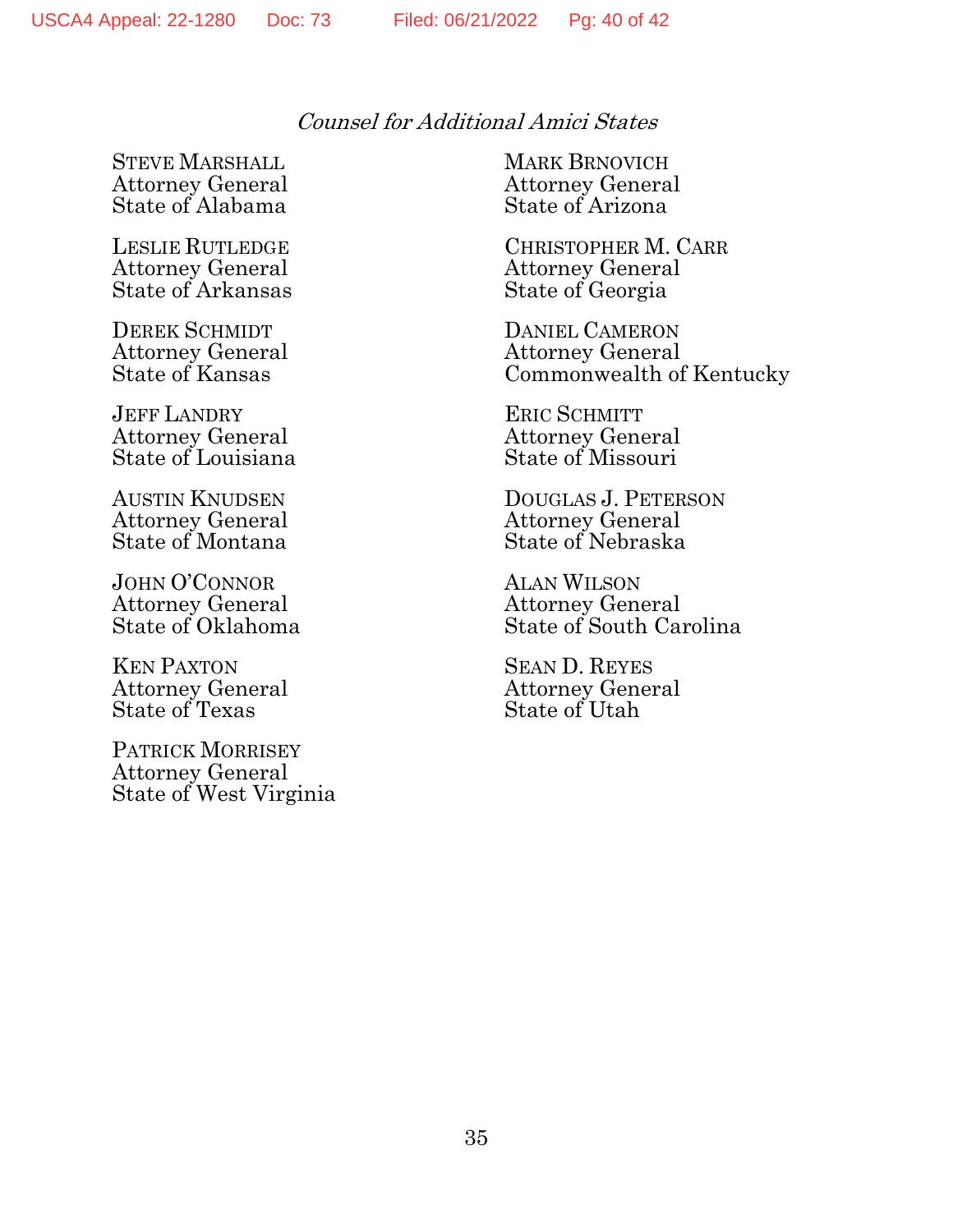#### CERTIFICATE OF COMPLIANCE

This brief complies with the type-volume limitations of Fed. R. App. P. 29(a)(5) because it contains 6,403 words, excluding the parts of the brief exempted by Rule 32(f). This brief complies with the typeface requirements of Rule 32(a)(5) and the type style requirements of Rule  $32(a)(6)$  because it has been prepared in a proportionally spaced typeface using Microsoft Word in 14-point Century typeface.

> /s/ Andrew N. Ferguson Andrew N. Ferguson